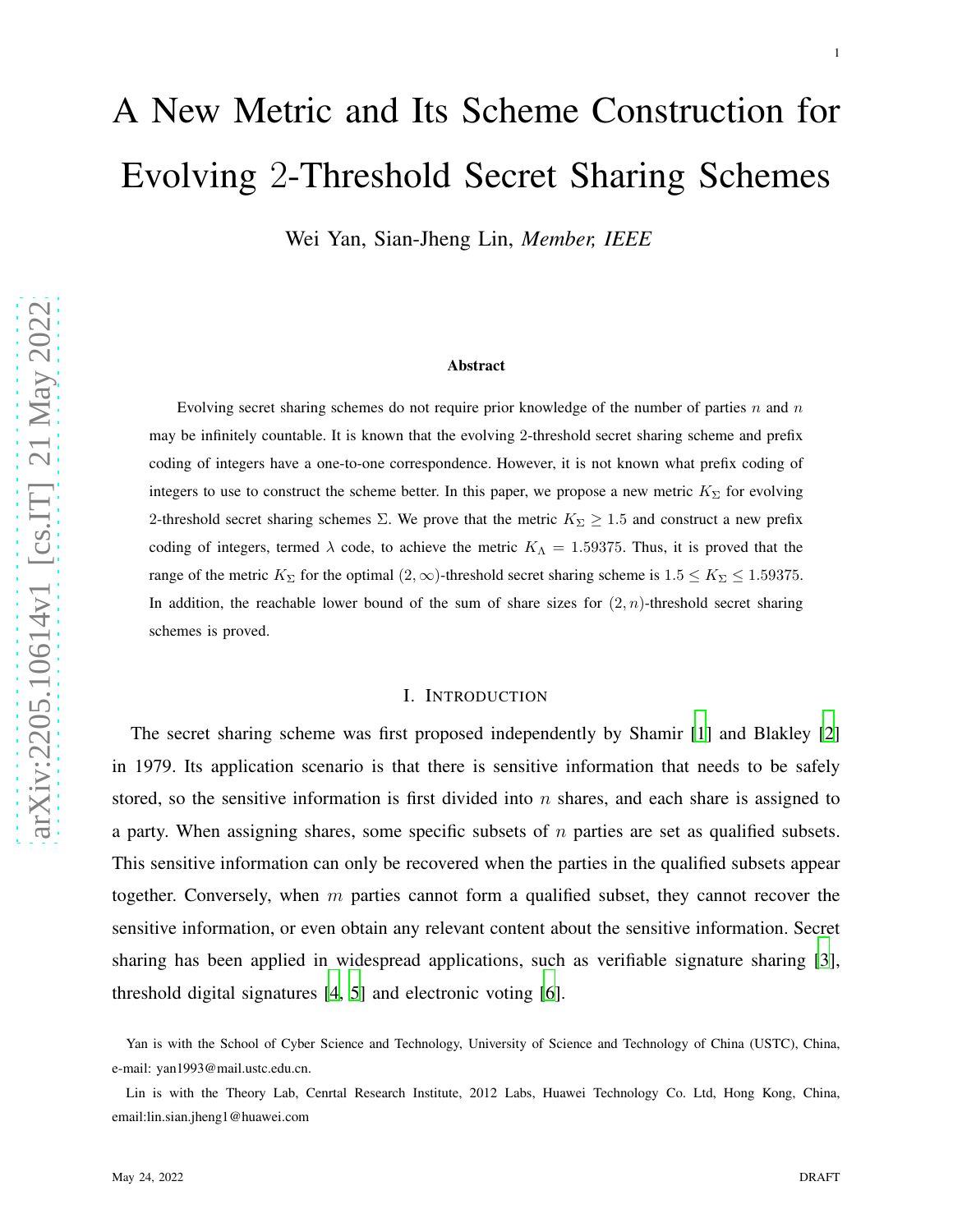The secret sharing schemes first proposed by Shamir [\[1](#page-19-0)] and Blakley [\[2](#page-19-1)] are  $(t, n)$ -threshold secret sharing, which means that any  $t$  parties among  $n$  parties are a qualified subset. The general secret sharing schemes were introduced by Ito *et al.* [\[7\]](#page-20-3). Traditional secret sharing schemes assume that the number of parties  $n$  is known in advance or that the upper bound of  $n$  is estimated. However, this assumption comes at a cost: when  $n$  is estimated to be too small, secret sharing needs to be re-made; when  $n$  is estimated to be too large, it may cause waste.

Recently, the evolving secret sharing scheme was introduced by Komargodski *et al.* [\[8](#page-20-4), [9](#page-20-5)]. This new variant of secret sharing does not require prior knowledge of the upper bound of  $n$  and n may be infinitely countable. Komargodski *et al.* found a one-to-one correspondence between the evolving 2-threshold secret sharing scheme and prefix coding of integers. In 2018, D'Arco *et al.* [\[10\]](#page-20-6) reinterpreted the equivalence between the evolving 2-threshold secret sharing scheme and prefix coding of integers with a new perspective. In 2020, Okamura and Koga [\[11\]](#page-20-7) extended the shared secret from 1-bit to any l-bit based on the work of D'Arco *et al.*, and by combining Shamir's secret sharing scheme, proposed an evolving 2-threshold secret sharing scheme using D-ary prefix codes. In addition, there are studies on evolving secret sharing schemes for dynamic thresholds and robustness [\[12\]](#page-20-8), probabilistic evolving secret sharing [\[13\]](#page-20-9) and evolving ramp secret sharing [\[14](#page-20-10), [15\]](#page-21-0).

Although the evolving 2-threshold secret sharing scheme can be completely characterized by the prefix coding of integers, we do not know which prefix code should be chosen to construct the secret sharing scheme better. We need a metric for judging which evolving 2-threshold secret sharing scheme constructed by the prefix coding of integers works better.

In this paper, we investigate which prefix coding of integers should be chosen to construct the evolving 2-threshold secret sharing scheme better. The metric for evolving 2-threshold secret sharing proposed in this paper draws on the metric minimum expansion factor  $K^*_{\sigma}$  [\[16,](#page-21-1) [17\]](#page-21-2) for universal coding of integers [\[18](#page-21-3)]. The contributions of this paper are enumerated as follows.

- 1) The reachable lower bound of the sum of share sizes for  $(2, n)$ -threshold secret sharing schemes is proved.
- 2) A new metric for evolving 2-threshold secret sharing schemes is proposed.
- 3) Under the new metric, evolving 2-threshold secret sharing schemes whose effect is close to the optimal scheme are constructed.

The paper is structured as follows. Section [II](#page-2-0) introduces some background knowledge. Section [III](#page-6-0) proves the reachable lower bound of the sum of share sizes for  $(2, n)$ -threshold secret sharing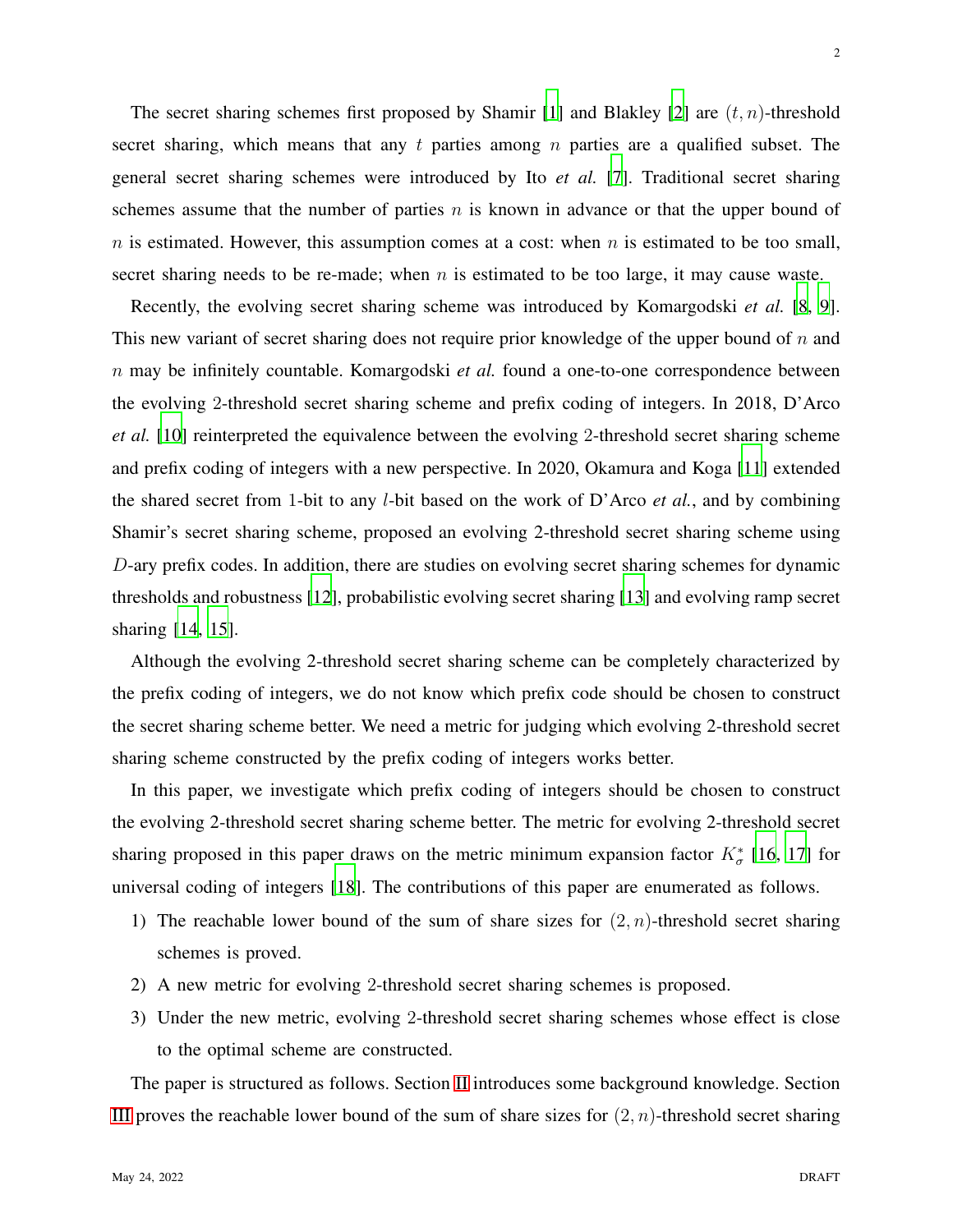<span id="page-2-0"></span>schemes. Section [IV](#page-10-0) proposes a new metric for evolving 2-threshold secret sharing schemes. Section [V](#page-12-0) constructs evolving 2-threshold secret sharing schemes whose effect is close to the optimal scheme under the new metric. Section [VI](#page-19-3) concludes this work.

### II. PRELIMINARIES

We establish some necessary notations. Let N be the set of positive integers. Let  $\mathbb{B} := \{0, 1\}$ , and let  $\mathbb{B}^*$  be a set consisting of all finite-length binary strings.  $\#S$  denotes the cardinality of the set S.  $|\alpha|$  denotes the length of string  $\alpha$ . For a positive integer n, let  $[n] := \{1, 2, ..., n\}.$ 

### *A. Secret Sharing Scheme*

Let  $\mathcal{P} = \{P_1, P_2, \ldots, P_n\}$  denote the set of participants, and let  $2^{\mathcal{P}}$  be the power set of the set P.  $M \subseteq 2^P$  is called *monotone* if for any  $S_1 \in M$ , and  $S_1 \subseteq S_2$  it holds that  $S_2 \in M$ . Before defining secret sharing scheme, we first define the access structure as follows.

<span id="page-2-2"></span>**Definition 1.**  $M \subseteq 2^P$  *is said to be an access structure if*  $M$  *is non-empty and monotone. Elements in* M *are called qualified, and elements not in* M *are called unqualified.*

<span id="page-2-3"></span>**Definition 2.** Let t and n both be positive integers, and  $1 \le t \le n$ . The  $(t, n)$ -threshold access *structure* M *refers to the set containing only all elements in* 2 <sup>P</sup> *of size at least* t*, i.e.*

$$
\mathcal{M} = \{ A \in 2^{\mathcal{P}} \mid \#A \ge t \}.
$$

The definition of secret sharing scheme is given based on the access structure.

<span id="page-2-1"></span>Definition 3. *A secret sharing scheme* Σ *for an access structure* M *consists of a pair of prob*abilistic algorithms  $(S, \mathcal{R})$ . The sharing algorithm  $S$  generates n shares  $sh_{P_1}^{(s)}, sh_{P_2}^{(s)}, \ldots, sh_{P_n}^{(s)}$ *according to the secret*  $s \in S$  *and the number of participants n. The recovery algorithm*  $R$ *outputs a string according to the shares of the subset*  $A \in 2^{\mathcal{P}}$ . The algorithm is required to *satisfy:*

• *Correctness: For every qualified set* A ∈ M *and any secret* s ∈ S*, the recovery algorithm* R *can recover the secret* s *with probability* 1*, i.e.*

$$
Pr[\mathcal{R}(A, \{sh_j^{(s)}\}_{j \in A}) = s] = 1.
$$

• **Secrecy:** Each unqualified set  $A \notin \mathcal{M}$  does not get any information about the secret s; that *is, for any two different secrets*  $s_1, s_2 \in S$  *and each unqualified set*  $A \notin \mathcal{M}$ *, it holds that* the distributions  $(\{sh_j^{(s_1)}\}_{j\in A})$  and  $(\{sh_j^{(s_2)}\}_{j\in A})$  are the same.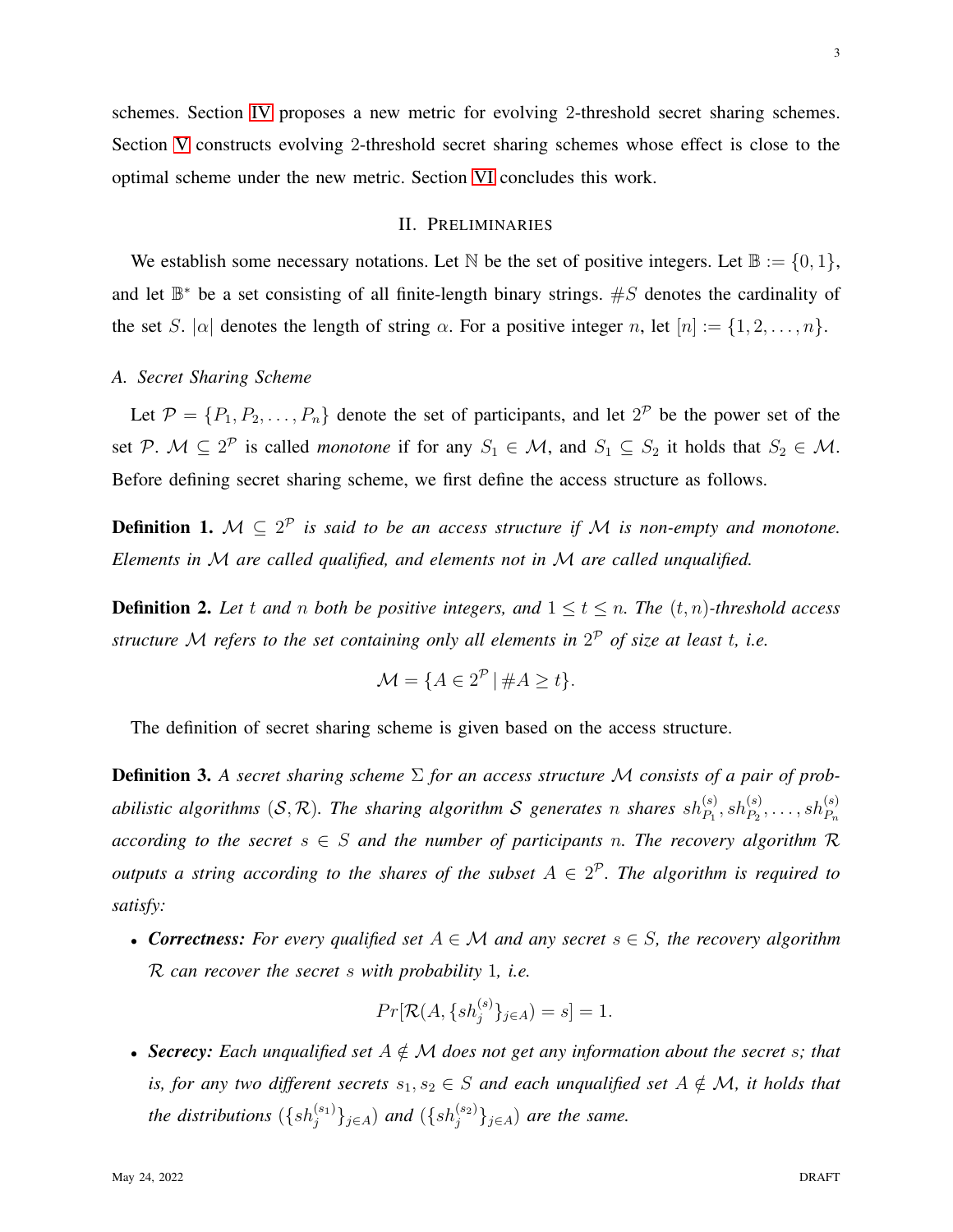From Definition [3,](#page-2-1) it can be reasonably associated that  $(t, n)$ -threshold secret sharing refers to the secret sharing scheme of  $(t, n)$ -threshold access structure. For a secret sharing scheme, it is hoped to generate the sum of share sizes  $\sum_{i=1}^{n} |sh_{P_i}^{(s)}|$  is as small as possible, which can make the amount of communication as small as possible.

The following introduces two important conclusions that need to be used.

<span id="page-3-0"></span>**Theorem 1.** *[\[19,](#page-21-4) [20\]](#page-21-5)* Suppose that  $\Sigma$  *is*  $(t, n)$ -thresholded secret sharing scheme for 1-bit secret, *and the* j-th share size is  $m_j$  bits, where  $2 \le t \le n$ ,  $j \in [n]$  and  $m_j \in \mathbb{N}$ . Then, the sum of *share sizes*

$$
\sum_{j=1}^{n} m_j \ge n \log_2(n - t + 2).
$$

*In particular, when*  $t = 2$ *, the sum of share sizes for*  $(2, n)$ *-threshold secret sharing schemes* 

$$
\sum_{j=1}^{n} m_j \ge n \log_2 n.
$$

<span id="page-3-1"></span>**Lemma 1.** [\[9,](#page-20-5) [19,](#page-21-4) [20\]](#page-21-5) Suppose that  $\Sigma$  is  $(2, n)$ -thresholded secret sharing scheme for 1-bit *secret, and the j-th share size is*  $m_j$  *bits, where*  $j \in [n]$  *and*  $m_j \in \mathbb{N}$ *. Then,* 

$$
\sum_{j=1}^n \frac{1}{2^{m_j}} \le 1.
$$

### *B. Evolving Secret Sharing Scheme*

Because the number of participants n is uncertain and the upper bound of n cannot be estimated in real scenarios, a class of secret sharing schemes needs to be defined so that  $n$  can be infinitely countable. Naturally, in this scenario, the parties participating in secret sharing will not be present at the same time. We assume that at the  $t$ -th moment, the  $t$ -th person arrives at the scene and asks for the distribution of subsequent shares, the previously distributed shares do not need to be changed, which can most effectively reduce the amount of communication. Let  $\mathcal{PN} = \{P_1, P_2, \ldots, P_n, \ldots\}$  denote the set of participants. Definitions [1](#page-2-2) and [2](#page-2-3) are naturally extended to the following definitions.

**Definition 4.** [\[9](#page-20-5)] Suppose that  $\mathcal{M} \subseteq 2^{PN}$  is monotone, and for each time  $t \in \mathbb{N}$ ,  $\mathcal{M}_t :=$  $M \cap \{P_1, P_2, \ldots, P_t\}$  *is an access structure, then* M *is said to be an evolving access structure.*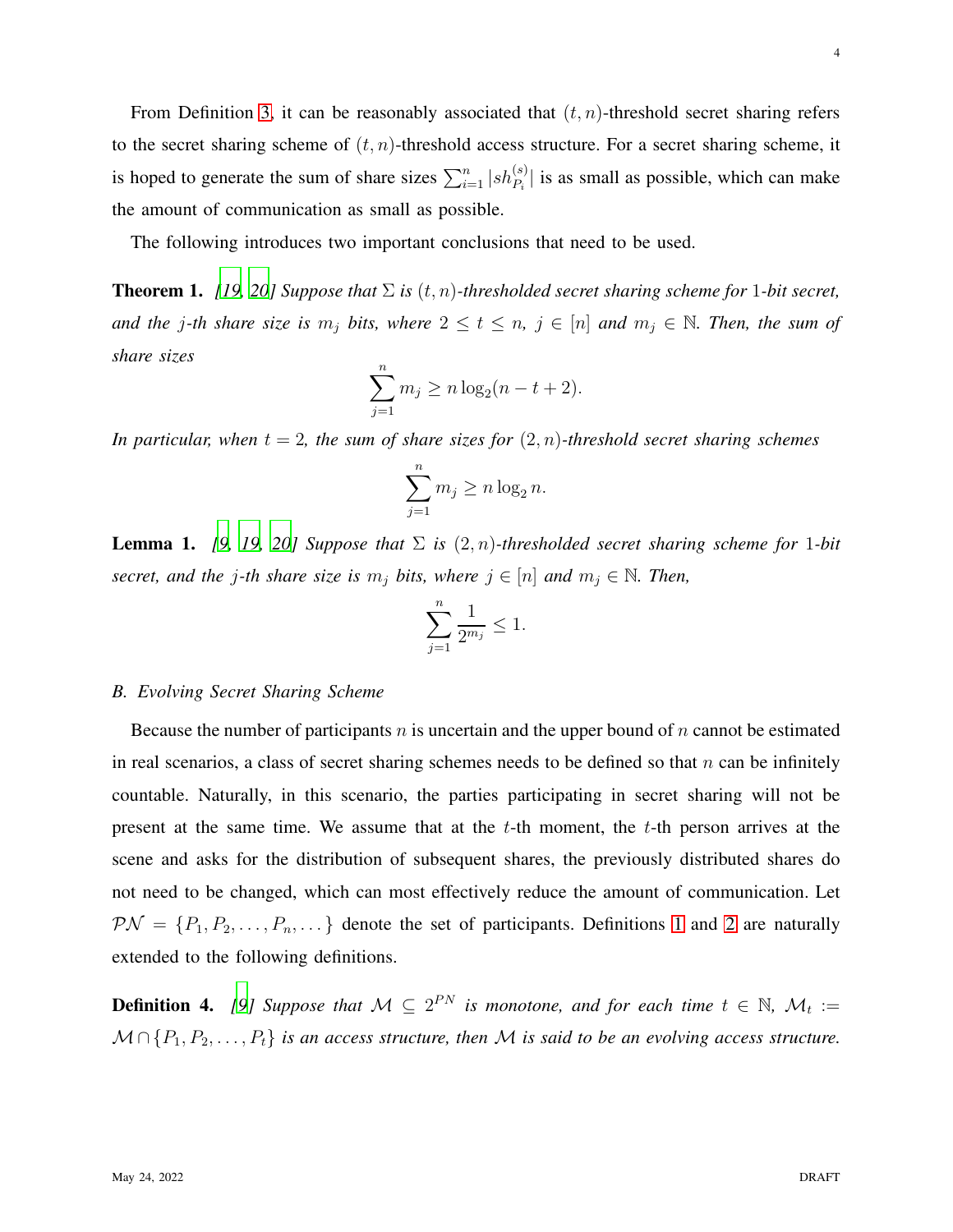Definition 5. *[\[9\]](#page-20-5) Let* t *be a positive integer. The evolving* t*-threshold access structure* M *refers to the set consisting only of all elements in* 2 PN *of size at least* t*, i.e.*

$$
\mathcal{M} = \{ A \in 2^{\mathcal{PN}} \mid \#A \ge t \}.
$$

For simplicity, we use  $(t, \infty)$ -threshold to represent evolving t-threshold. Now, the formal definition of the evolving secret sharing scheme is as follows.

**Definition 6.** [\[8](#page-20-4), [9\]](#page-20-5) Let S denote a domain of secrets, where  $\#S \geq 2$ . Let M denote an *evolving access structure. An evolving secret sharing scheme* Σ *for* S *and* M *consists of a pair of probabilistic algorithms* (S, R)*. The sharing algorithm* S *and the recovery algorithm* R *are required to satisfy:*

1) At time  $t \in \mathbb{N}$ , the sharing algorithm S generates share  $sh_{P_t}^{(s)}$  according to the secret  $s \in S$ and shares  $sh_{P_1}^{(s)}, sh_{P_2}^{(s)}, \ldots, sh_{P_{t-1}}^{(s)},$  i.e.

$$
\mathcal{S}(s, \{sh_{P_i}^{(s)}\}_{i \in [t-1]}) = sh_{P_t}^{(s)}.
$$

2) **Correctness:** For each time  $t \in \mathbb{N}$ , every qualified set  $A \in \mathcal{M}_t$  and any secret  $s \in S$ , the *recovery algorithm* R *can recover the secret* s *with probability* 1*, i.e.*

$$
Pr[\mathcal{R}(A, \{sh_i^{(s)}\}_{i \in A}) = s] = 1.
$$

3) **Secrecy:** For each time  $t \in \mathbb{N}$ , each unqualified set  $A \notin \mathcal{M}_t$  does not get any information *about the secret s; that is, for each time t, any two different secrets*  $s_1, s_2 \in S$  *and each* unqualified set  $A \notin \mathcal{M}_t$ , it holds that the distributions  $(\{sh_j^{(s_1)}\}_{j\in A})$  and  $(\{sh_j^{(s_2)}\}_{j\in A})$  are *the same.*

Komargodski *et al.* [\[8](#page-20-4), [9](#page-20-5)] found the equivalence between the  $(2, \infty)$ -thresholded secret sharing scheme and prefix coding of integers. This interesting conclusion is shown below.

<span id="page-4-0"></span>**Theorem 2.** [\[8](#page-20-4), [9](#page-20-5)] Let  $\sigma : \mathbb{N} \to \mathbb{B}^*$  be a prefix coding of integers. The length of its t-th codeword *is*  $L_{\sigma}(t)$ , where  $t \in \mathbb{N}$ . Such an integer code exists if and only if there exists a  $(2, \infty)$ -threshold *secret sharing scheme*  $\Sigma$  *for* 1*-bit secret, and the t-th share size is*  $L_{\sigma}(t)$  *bits.* 

An interesting and essential understanding of Theorem [2](#page-4-0) can be found in [\[10\]](#page-20-6).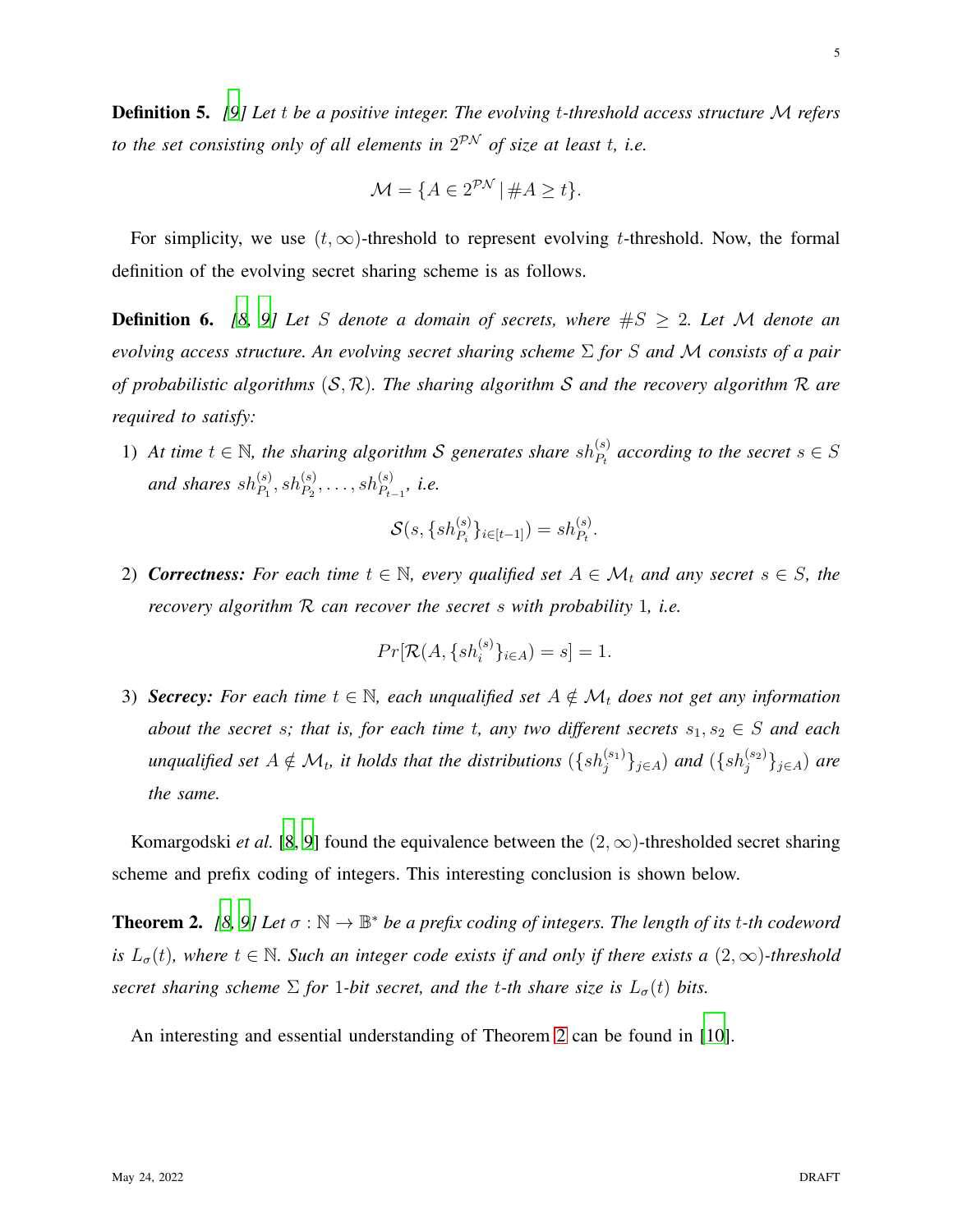### *C. The Metric Minimum Expansion Factor* K<sup>∗</sup> C *for Universal Coding of Integers*

Universal coding of integers is a class of binary prefix code, such that the ratio of the expected codeword length to  $\max\{1, H(P)\}\$ is within a constant for any decreasing probability distribution P of N (i.e.,  $\sum_{n=1}^{\infty} P(n) = 1$ , and  $P(m) \ge P(m+1) \ge 0$  for all  $m \in \mathbb{N}$ ), where  $H(P) :=$  $-\sum_{n=1}^{\infty} P(n) \log_2 P(n)$  is the entropy of P. The formal definition of universal coding of integers is as follows.

**Definition 7.** [\[16,](#page-21-1) [18\]](#page-21-3) Let  $\sigma : \mathbb{N} \to \mathbb{B}^*$  be a binary prefix coding of integers. Let  $L_{\sigma}(\cdot)$  denote *the length function of*  $\sigma$  *so that*  $L_{\sigma}(m) = |\sigma(m)|$  *for all*  $m \in \mathbb{N}$ *.*  $\sigma$  *is called universal if there exists a constant*  $K_{\sigma}$  *independent of*  $P$ *, such that* 

$$
\frac{E_P(L_\sigma)}{\max\{1, H(P)\}} \le K_\sigma,\tag{1}
$$

*for any decreasing probability distribution* P *with finite entropy, where*

$$
E_P(L_{\sigma}) := \sum_{n=1}^{\infty} P(n) L_{\sigma}(n)
$$

*denotes the expected codeword length for*  $\sigma$ . Then  $K_{\sigma}$  is called the expansion factor. Let  $K_{\sigma}^* :=$  $\inf\{K_{\sigma}\}\$  be the infimum of the set of expansion factors.  $K_{\sigma}^*$  is called the minimum expansion *factor.*

The minimum expansion factor  $K^*_{\sigma}$  is the smallest of the expansion factors. For any universal coding of integers, its minimum expansion factor  $K^*_{\sigma}$  is unique. The minimum expansion factor  $K^*_{\sigma}$ , as a metric, evaluate the compression effect of universal coding of integers. Therefore, universal coding of integers  $\sigma$  is called *optimal* if  $\sigma$  achieves the smallest  $K^*_{\sigma}$ .

Finally, we introduce two classes of universal coding of integers,  $\iota$  code [\[17\]](#page-21-2) and  $\eta$  code [\[16](#page-21-1)], which can achieve smaller expansion factors. In particular,  $\iota$  code is currently the only universal coding of integers that can achieve  $K<sub>i</sub> = 2.5$ . The two codes are briefly introduced as follows.

The unary code  $\alpha$  of the non-negative integer m is constructed as m bits of 0 followed by a single 1. Let  $\beta(m)$  denote the standard binary representation of  $m \in \mathbb{N}$ , and let  $[\beta(m)]$  denote the removal of the most significant bit 1 of  $\beta(m)$ . For example,  $\alpha(2) = 001$ ,  $\beta(10) = 1010$  and  $[\beta(10)] = 010$ . Note that  $[\beta(1)]$  is a null string. We define  $\beta(0)$  as a null string, and the length of the null string is 0.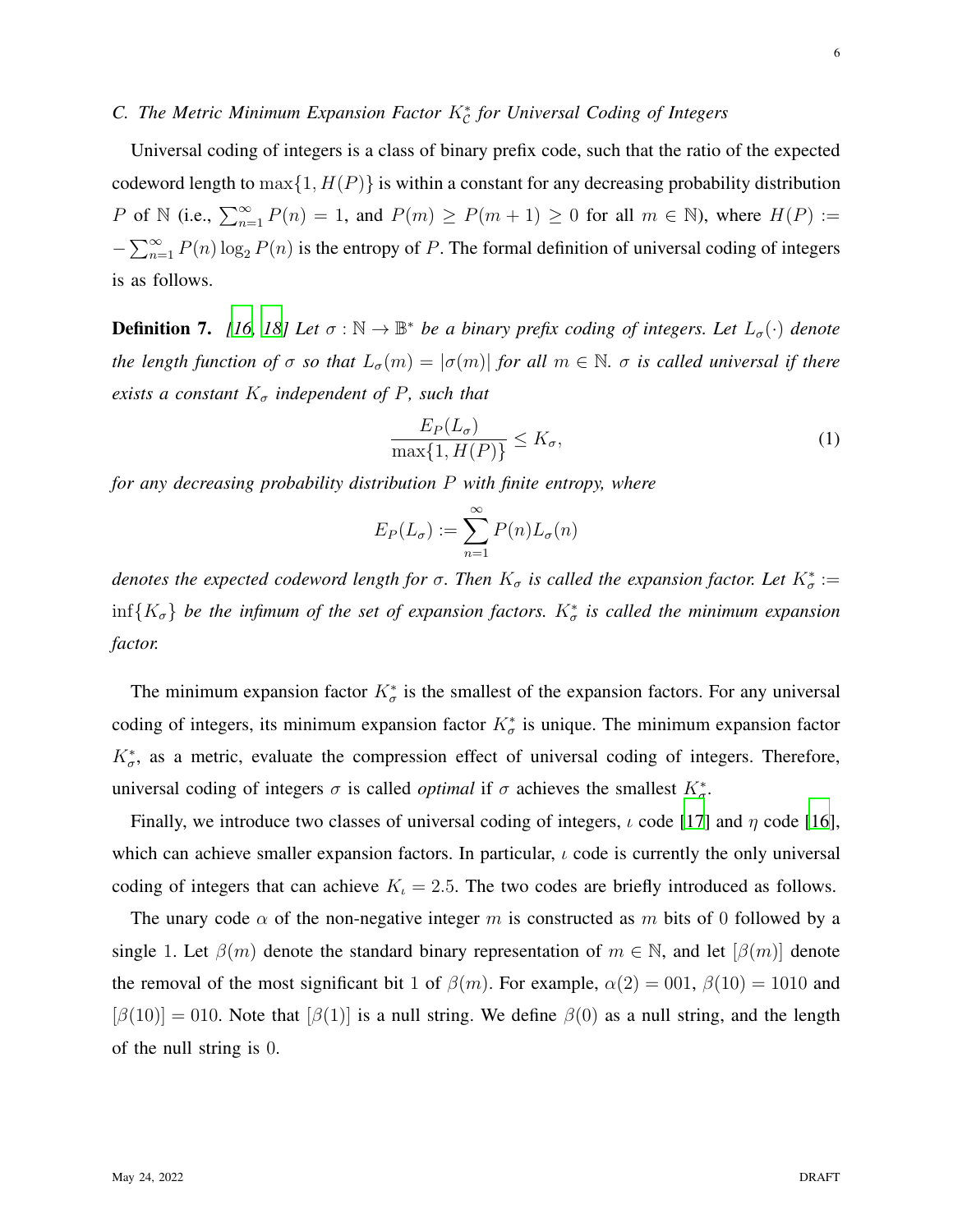1) The code  $\iota : \mathbb{N} \to \mathbb{B}^*$  can be expressed as

$$
\iota(m) = \begin{cases} 1, & \text{if } m = 1, \\ \alpha(\frac{|\beta(m)|}{2})0[\beta(m)], & \text{if } |\beta(m)| \text{ is even,} \\ \alpha(\frac{|\beta(m)|-1}{2})\beta(m), & \text{otherwise,} \end{cases}
$$

for all  $m \in \mathbb{N}$ . The codeword length is given by

$$
|\iota(m)| = 1 + \lfloor \frac{|\beta(m)|}{2} \rfloor + |\beta(m)|
$$
  
= 2 + \lfloor \frac{1 + \lfloor \log\_2(m) \rfloor}{2} \rfloor + \lfloor \log\_2(m) \rfloor,

for  $2 \leq m \in \mathbb{N}$  and  $|\eta(1)| = 1$ .

2) The code  $\eta : \mathbb{N} \to \mathbb{B}^*$  can be expressed as

$$
\eta(m) = \begin{cases} \alpha(\frac{|\beta(m-1)|}{2})\beta(m-1), & \text{if } |\beta(m-1)| \text{ is even,} \\ \alpha(\frac{1+|\beta(m-1)|}{2})0[\beta(m-1)], & \text{otherwise,} \end{cases}
$$

for all  $m \in \mathbb{N}$ . The codeword length is given by

$$
|\eta(m)| = 1 + \lfloor \frac{1 + |\beta(m-1)|}{2} \rfloor + |\beta(m-1)|
$$
  
= 3 +  $\lfloor \frac{\lfloor \log_2(m-1) \rfloor}{2} \rfloor + \lfloor \log_2(m-1) \rfloor$ ,

<span id="page-6-0"></span>for  $2 \leq m \in \mathbb{N}$  and  $|\eta(1)| = 1$ .

## III. THE REACHABLE LOWER BOUND OF THE SUM OF SHARE SIZES FOR  $(2, n)$ -THRESHOLD SECRET SHARING SCHEMES

In this section, the reachable lower bound of the sum of share sizes for  $(2, n)$ -threshold secret sharing schemes is proved. Let  $\min[sum(2, n)]$  denote the minimum sum of share sizes in all  $(2, n)$ -threshold secret sharing schemes. The *optimal*  $(2, n)$ -threshold secret sharing scheme is defined as the secret sharing scheme with the sum of share sizes  $min[sum(2, n)]$ .

In the early 1990s, Kilian and Nisan first proposed and proved Theorem [1](#page-3-0) in an email, but it was not officially published. This unpublished result has been mentioned in numerous papers and the proof by Kilian and Nisan was first published publicly in [\[20](#page-21-5)]. Theorem [1](#page-3-0) shows that the sum of share sizes for  $(2, n)$ -threshold secret sharing schemes is greater than or equal to  $n \log_2 n$ , i.e.

$$
\min[sum(2,n)] \ge n \log_2 n.
$$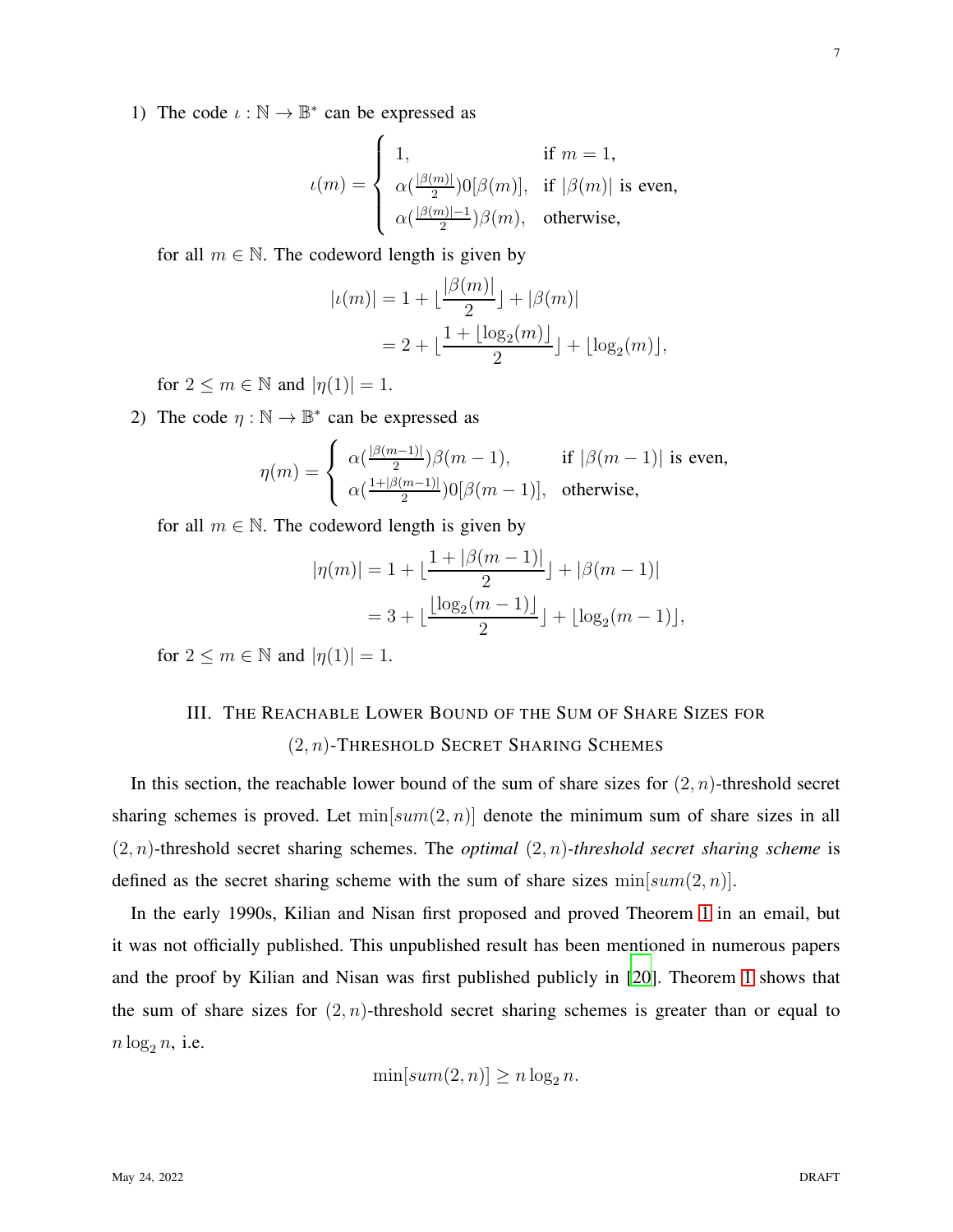This section gives a tighter bound than the lower bound  $n \log_2 n$  and this bound is achievable; that is, this section gives the exact expression for  $\min[sum(2, n)]$ . First, a correspondence similar to Theorem [2](#page-4-0) is given.

<span id="page-7-0"></span>**Theorem 3.** Let  $\sigma : [n] \to \mathbb{B}^*$  be a prefix code. The length of its t-th codeword is  $L_{\sigma}(t)$ , where t ∈ [n]*. Such a prefix code exists if and only if there exists a* (2, n)*-threshold secret sharing scheme*  $\Sigma$  *for* 1*-bit secret, and the t-th share size is*  $L_{\sigma}(t)$  *bits.* 

*Proof.* (1) **Sufficient:** Suppose that there exists a  $(2, n)$ -threshold secret sharing scheme  $\Sigma$  for 1-bit secret, and the t-th share size is  $L_{\sigma}(t)$  bits. From Lemma [1,](#page-3-1) we obtain

$$
\sum_{j=1}^{n} \frac{1}{2^{L_{\sigma}(j)}} \le 1.
$$

Due to the Kraft's inequality [\[21\]](#page-21-6), we know that there exists a prefix code with codeword lengths  $L_{\sigma}(1), L_{\sigma}(2), \ldots, L_{\sigma}(n)$ .

(2) Necessary: Suppose that there is a prefix code with codeword lengths  $L_{\sigma}(1), L_{\sigma}(2), \ldots, L_{\sigma}(n)$ . Next, we construct a  $(2, n)$ -threshold secret sharing scheme  $\Sigma$  for 1-bit secret. Let  $s \in \mathbb{B}$ be the secret, and let M denote the maximum value among  $L_{\sigma}(1), L_{\sigma}(2), \ldots, L_{\sigma}(n)$ . The dealer randomly generates a binary string Q of length M. Let  $Q|_t$  denote the first  $L_{\sigma}(t)$ bits of the string Q. If  $s = 0$ , then the t-th share is  $sh(t) = \sigma(t) \oplus Q|_t$ ; If  $s = 1$ , then the t-th share is  $sh(t) = Q|_t$ . The t-th share size is  $L_{\sigma}(t)$  bits.

In the recovery secret stage, let the two different shares be  $sh(t_1)$  and  $sh(t_2)$ . Without loss of generality assume that  $|sh(t_1)| \leq |sh(t_2)|$ . If  $sh(t_1)$  is a prefix of  $sh(t_2)$ , the output is 1; otherwise, the output is 0.

- (2.1) Correctness: If  $s = 0$ , then  $sh(t_1) = \sigma(t_1) \oplus Q|_{t_1}$  and  $sh(t_2) = \sigma(t_2) \oplus Q|_{t_2}$ . Since  $Q|_{t_1}$ is a prefix of  $Q|_{t_2}$  and  $\sigma(t_1)$  is not a prefix of  $\sigma(t_2)$ , then  $\Pi(t_1)$  is not a prefix of  $\Pi(t_2)$ . Therefore, the output is 0 is correct. If  $s = 1$ , then  $sh(t_1) = Q|_{t_1}$  and  $sh(t_2) = Q|_{t_2}$ . Since  $Q|_{t_1}$  is a prefix of  $Q|_{t_2}$ , the output is 1 is correct.
- (2.2) Secrecy: Because  $Q|_t$  is uniformly distributed on  $\mathbb{B}^{L_{\sigma}(t)}$ , whether  $s = 0$  or  $s = 1$ , there is a share  $sh(t)$  uniformly distributed on  $\mathbb{B}^{L_{\sigma}(t)}$ . Therefore, no single party can get any information about the secret s.

 $\Box$ 

Next, the main theorem of this section is given.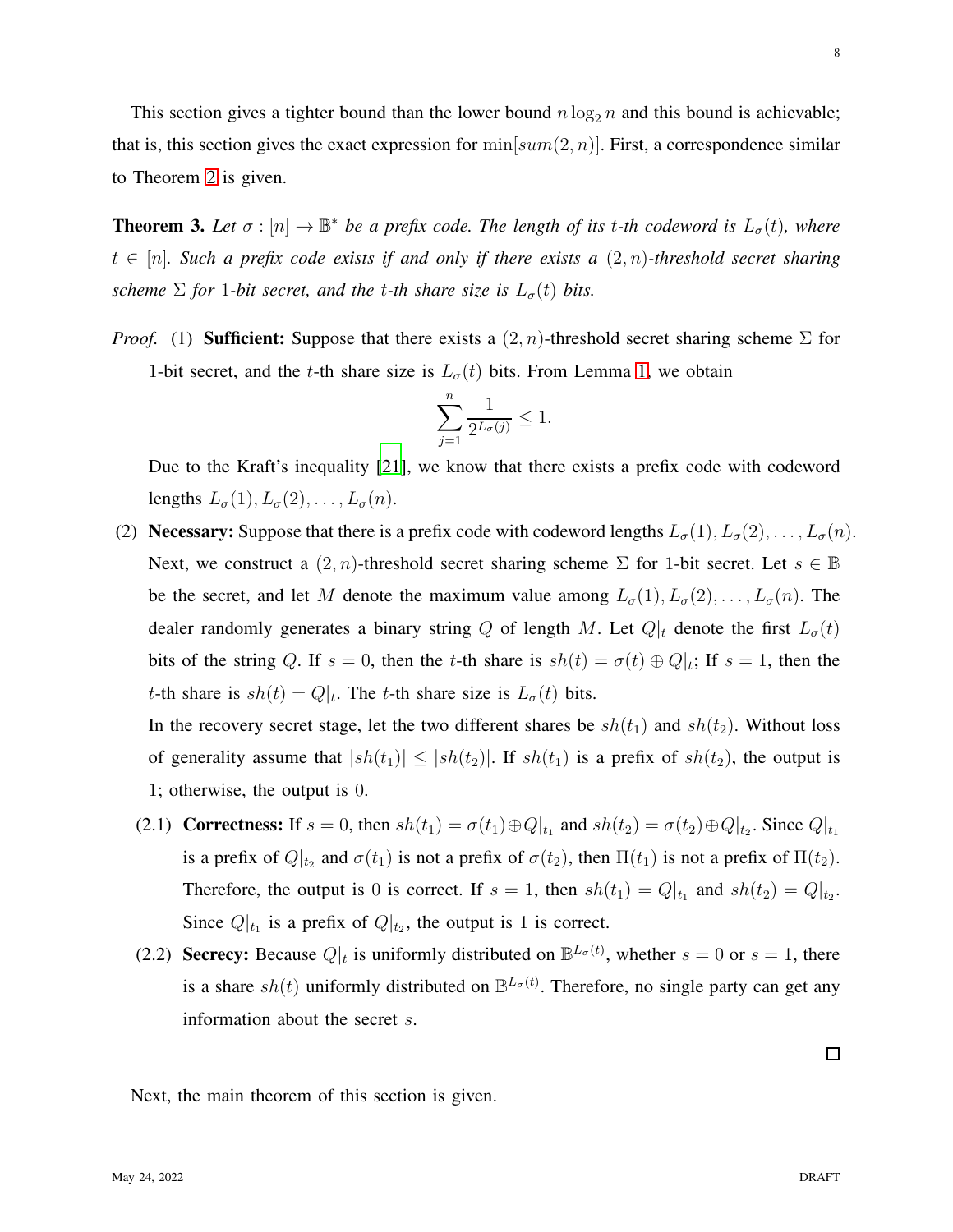<span id="page-8-0"></span>Theorem 4. *Let* n *be an integer greater than* 1*, then*

$$
\min[sum(2, n)] = nm + 2l,
$$

*where*  $m := \lfloor \log_2 n \rfloor$  *and*  $l := n - 2^m$ *.* 

*Proof.* Suppose that  $\Sigma$  is a  $(2, n)$ -threshold secret sharing scheme for 1-bit secret, and the j-th share size is  $m_j$  bits, where  $j \in [n]$ . We need to find a scheme  $\Sigma$  that minimizes the sum  $\sum_{j=1}^{n} m_j$ ; that is, find the minimum value  $\min[sum(2, n)]$  of  $\sum_{j=1}^{n} m_j$ .

Due to Theorem [3,](#page-7-0)  $\Sigma$  corresponds to a prefix code  $\sigma : [n] \to \mathbb{B}^*$ , and the length of its jth codeword is  $m_j$ , where  $j \in [n]$ . To make  $\sum_{j=1}^n m_j$  minimum is equivalent to minimizing the expected codeword length  $L = \sum_{j=1}^{n} P_6(j)m_j = \frac{1}{n}$  $\frac{1}{n} \sum_{j=1}^{n} m_j$  of the prefix code  $\sigma$  with probability distribution

$$
P = \left(P(1) = P(2) = \cdots = P(n) = \frac{1}{n}\right).
$$

Because given a probability distribution, Huffman code is the prefix code with the smallest expected codeword length. Therefore, it is only necessary to calculate the expected codeword length when encoding with Huffman code in the case of the probability distribution P. From P is a uniform distribution and the encoding rule of Huffman code, it can be known that the code tree obtained by encoding is a full binary tree and the layers of leaf nodes differ by at most 1, so the lengths of all codewords differ by at most 1. Then, there are  $2^m - l$  codewords with codeword length m and 2l codewords with codeword length of  $m + 1$ . Therefore, the minimum value of  $\sum_{j=1}^n m_j$  is

$$
\min[sum(2, n)] = m(2m - l) + 2l(m + 1)
$$

$$
= m2m + ml + 2l
$$

$$
= nm + 2l.
$$

From Theorem [4,](#page-8-0)  $nm + 2l$  is the reachable lower bound of the sum of share sizes for  $(2, n)$ threshold secret sharing scheme. Since  $n \log_2 n$  is the lower bound, there must be  $nm + 2l \geq$  $n \log_2 n$ . To show that our results are novel, we compare  $nm + 2l$  and  $n \log_2 n$  only from a purely mathematical point of view.

<span id="page-8-1"></span>**Lemma 2.** *For any*  $n = 2^m + l \in \mathbb{N}$ *, where*  $m = \lfloor \log_2 n \rfloor$ *. Then* 

<span id="page-8-2"></span>
$$
nm + 2l \ge n \log_2 n. \tag{2}
$$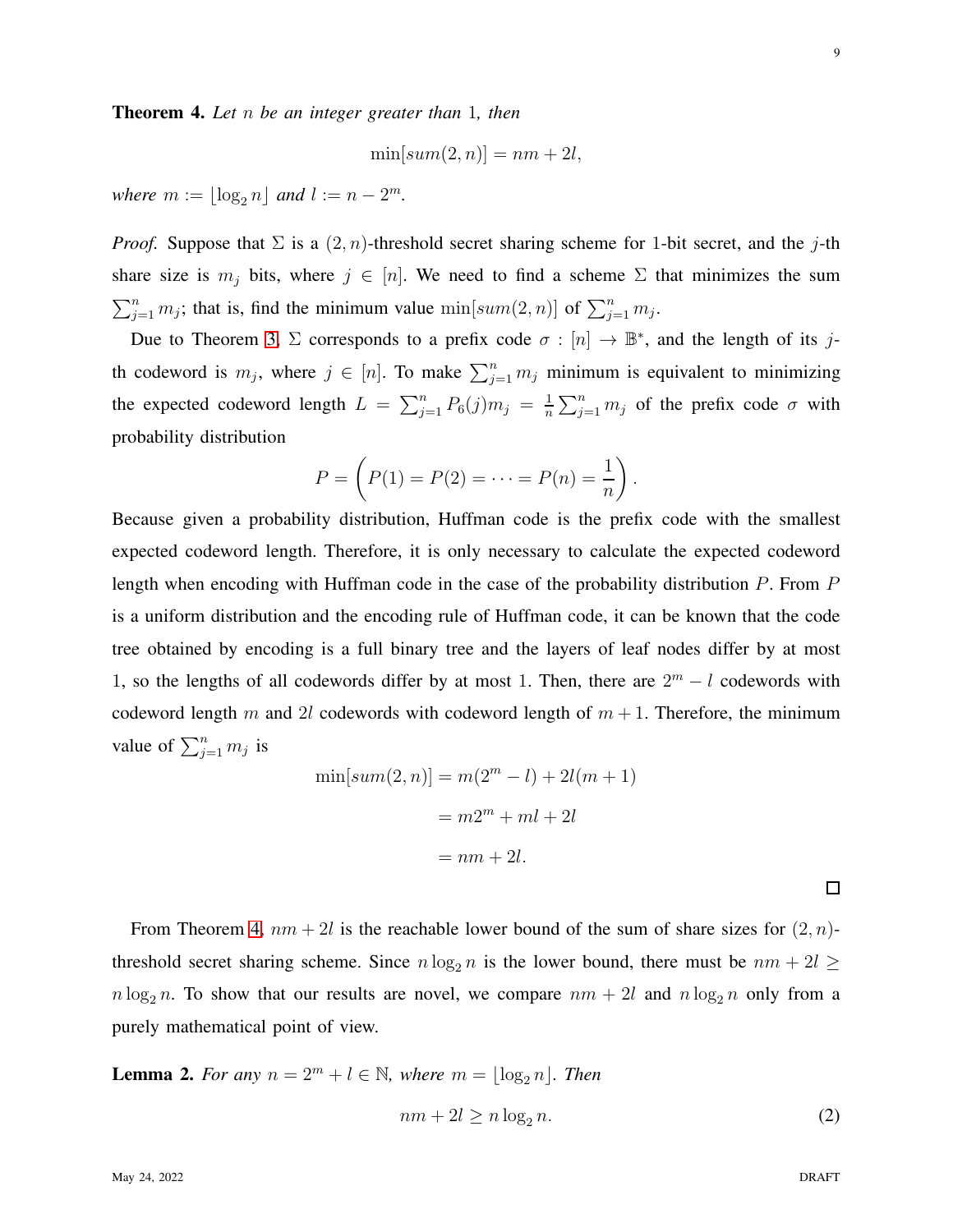*Proof.* Let  $x := \log_2 n$  and  $y := x - |x|$ , then  $0 \le y < 1$ . We obtain

$$
nm + 2l \ge n \log_2 n \iff n \lfloor \log_2 n \rfloor + 2n - 2 \cdot 2^{\lfloor \log_2 n \rfloor} \ge n \log_2 n
$$

$$
\iff n(2 + \lfloor \log_2 n \rfloor - \log_2 n) \ge 2 \cdot 2^{\lfloor \log_2 n \rfloor}
$$

$$
\iff 2^x (2 + \lfloor x \rfloor - x) \ge 2 \cdot 2^{\lfloor x \rfloor}
$$

$$
\iff 2^y (2 - y) \ge 2.
$$

Therefore, it is equivalent to proving that  $2^y(2-y) \ge 2$  for  $y \in [0,1)$ . Let  $f(y) := 2^y(2-y)$ . By calculating the derivative, we know that  $f(y)$  is strictly monotonically increasing over the interval  $[0, y_0)$  and strictly monotonically decreasing over the interval  $[y_0, 1)$ , where  $y_0 = 2-$ 1  $rac{1}{\ln 2}$ . Therefore, for  $y \in [0, 1)$ , we have

$$
f(y) \ge \min\{f(0), f(1)\} = 2.
$$

From the proof process of Lemma [2,](#page-8-1) we know that when  $y = 0$ , inequality [\(2\)](#page-8-2) is equal; that is, inequality [\(2\)](#page-8-2) is equal when n is a power of 2. Due to the monotonicity of the function  $f(y)$ , we reasonably guess that at the midpoint  $2^m + 2^{m-1}$  of the two powers of 2, the difference between the two sides of inequality [\(2\)](#page-8-2) is large. Thus, Table [I](#page-10-1) lists some values comparing  $nm + 2l$  and  $n \log_2 n$ . Table [I](#page-10-1) confirms the equivalence of inequality [\(2\)](#page-8-2) from the side; that is, when  $n = 2^m$ , there is  $nm+2l = m \cdot 2^m = n \log_2 n$ . In addition, it can be found that the difference at  $2^m + 2^{m-1}$ is larger when  $m$  is larger, interestingly, the latter difference is 2 times the previous difference. This finding is verified below.

Let 
$$
n_1 := 2^m + 2^{m-1}
$$
 and  $n_2 := 2^{m-1} + 2^{m-2}$ . Let  $d(n) := nm + 2l - n \log_2 n$ , we obtain  
\n
$$
d(n_1) = (2^m + 2^{m-1})m + 2^m - (2^m + 2^{m-1})\log_2(2^m + 2^{m-1})
$$
\n
$$
= (2^m + 2^{m-1})(m - 1) + 2^m - (2^m + 2^{m-1})\log_2(2^{m-1} + 2^{m-2})
$$
\n
$$
= 2\left[ (2^{m-1} + 2^{m-2})(m - 1) + 2^{m-1} - (2^{m-1} + 2^{m-2})\log_2(2^{m-1} + 2^{m-2}) \right]
$$
\n
$$
= 2d(n_2).
$$

This shows that when m tends to infinity, the difference at  $2^m + 2^{m-1}$  tends to infinity. Therefore, the reachable lower bound  $nm + 2l$  proved in this paper is not only a new result, but also very meaningful.

 $\Box$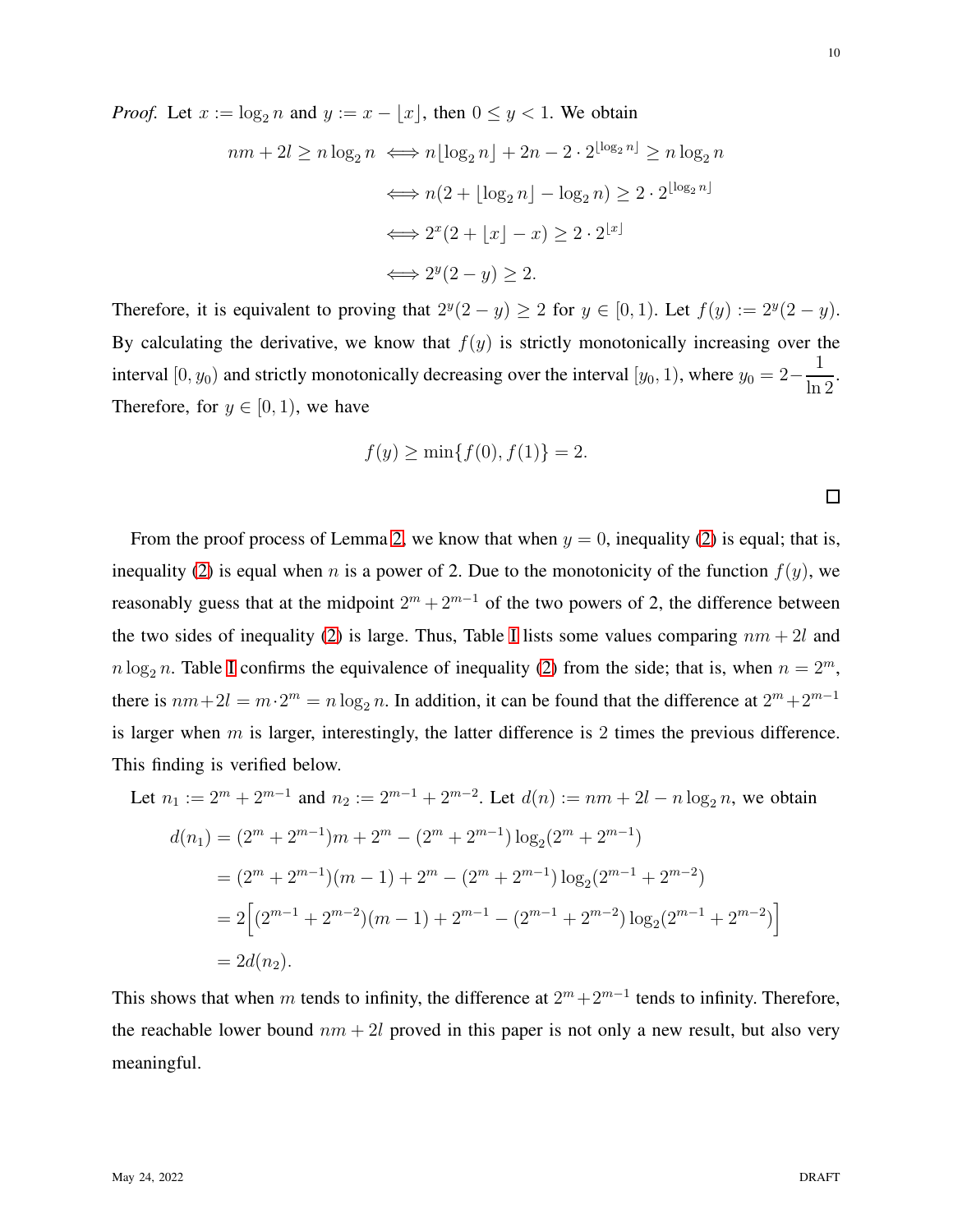<span id="page-10-1"></span>

| $\boldsymbol{n}$ | $\,nm+2l$      | $n \log_2 n$   | difference       | $\boldsymbol{n}$  | $\,nm+2l$ | $n \log_2 n$ | difference |
|------------------|----------------|----------------|------------------|-------------------|-----------|--------------|------------|
| $\overline{2}$   | $\overline{2}$ | $\overline{2}$ | $\Omega$         | 3                 | 5         | 4.75         | 0.25       |
| $\overline{4}$   | 8              | 8              | $\boldsymbol{0}$ | 6                 | 16        | 15.51        | 0.49       |
| 8                | 24             | 24             | $\boldsymbol{0}$ | 12                | 44        | 43.02        | 0.98       |
| 16               | 64             | 64             | $\mathbf{0}$     | 24                | 112       | 110.04       | 1.96       |
| 32               | 160            | 160            | $\mathbf{0}$     | 48                | 272       | 268.08       | 3.92       |
| 64               | 384            | 384            | $\mathbf{0}$     | 96                | 640       | 632.16       | 7.84       |
| $2^7$            | 896            | 896            | $\boldsymbol{0}$ | $2^7$<br>$+2^6$   | 1472      | 1456.31      | 15.69      |
| $2^8$            | 2048           | 2048           | $\boldsymbol{0}$ | $2^8$<br>$+2^7$   | 3328      | 3296.63      | 31.37      |
| $2^9$            | 4608           | 4608           | $\mathbf{0}$     | $2^9$<br>$+2^8$   | 7424      | 7361.25      | 62.75      |
| $2^{10}$         | 10240          | 10240          | $\mathbf{0}$     | $2^{10}+2^9$      | 16384     | 16258.50     | 125.50     |
| $2^{11}$         | 22528          | 22528          | $\mathbf{0}$     | $2^{11} + 2^{10}$ | 35840     | 35589.00     | 251.00     |
| $2^{12}$         | 49152          | 49152          | $\overline{0}$   | $2^{12} + 2^{11}$ | 77824     | 77322.01     | 501.99     |
| $2^{13}$         | 106496         | 106496         | $\boldsymbol{0}$ | $2^{13} + 2^{12}$ | 167936    | 166932.02    | 1003.98    |
| $2^{14}$         | 229376         | 229376         | $\mathbf{0}$     | $2^{14}+2^{13}$   | 360448    | 358440.04    | 2007.96    |
| $2^{15}$         | 491520         | 491520         | $\mathbf{0}$     | $2^{15} + 2^{14}$ | 770048    | 766032.08    | 4015.92    |
| $2^{16}$         | 1048576        | 1048576        | $\boldsymbol{0}$ | $2^{16}+2^{15}$   | 1638400   | 1630368.15   | 8031.85    |

TABLE I: Comparison of some values of  $nm + 2l$  and  $n \log_2 n$ 

Note: After rounding  $n \log_2 n$ , retain two decimal places.

### IV. A NEW METRIC FOR  $(2, \infty)$ -THRESHOLD SECRET SHARING SCHEMES

<span id="page-10-0"></span>Theorem [2](#page-4-0) shows that there is a one-to-one correspondence between the  $(2,\infty)$ -thresholded secret sharing scheme and the prefix coding of integers. For simplicity, integer codes mentioned in this paper refer to the prefix coding of integers.

The question that this section will aim to answer is which integer codes should be chosen to construct secret sharing better; that is, this section strives to formulate a metric under which one can judge which of the two integer codes is more suitable for constructing  $(2, \infty)$ -thresholded secret sharing schemes.

In traditional secret sharing, since shares are distributed at one time, the metric to measure is the sum of share sizes, and it is hoped that the smaller the sum, the better. In evolving secret sharing, the specific number of parties participating in secret sharing is not known, and even the number of parties may be infinitely countable. Therefore, it is impossible to calculate the sum of share sizes by distributing the shares all at one time.

The simplest idea of whether it is possible to construct a  $(2,\infty)$ -threshold secret sharing scheme so that the length of share generated at any  $t$  time is the smallest. Unfortunately, such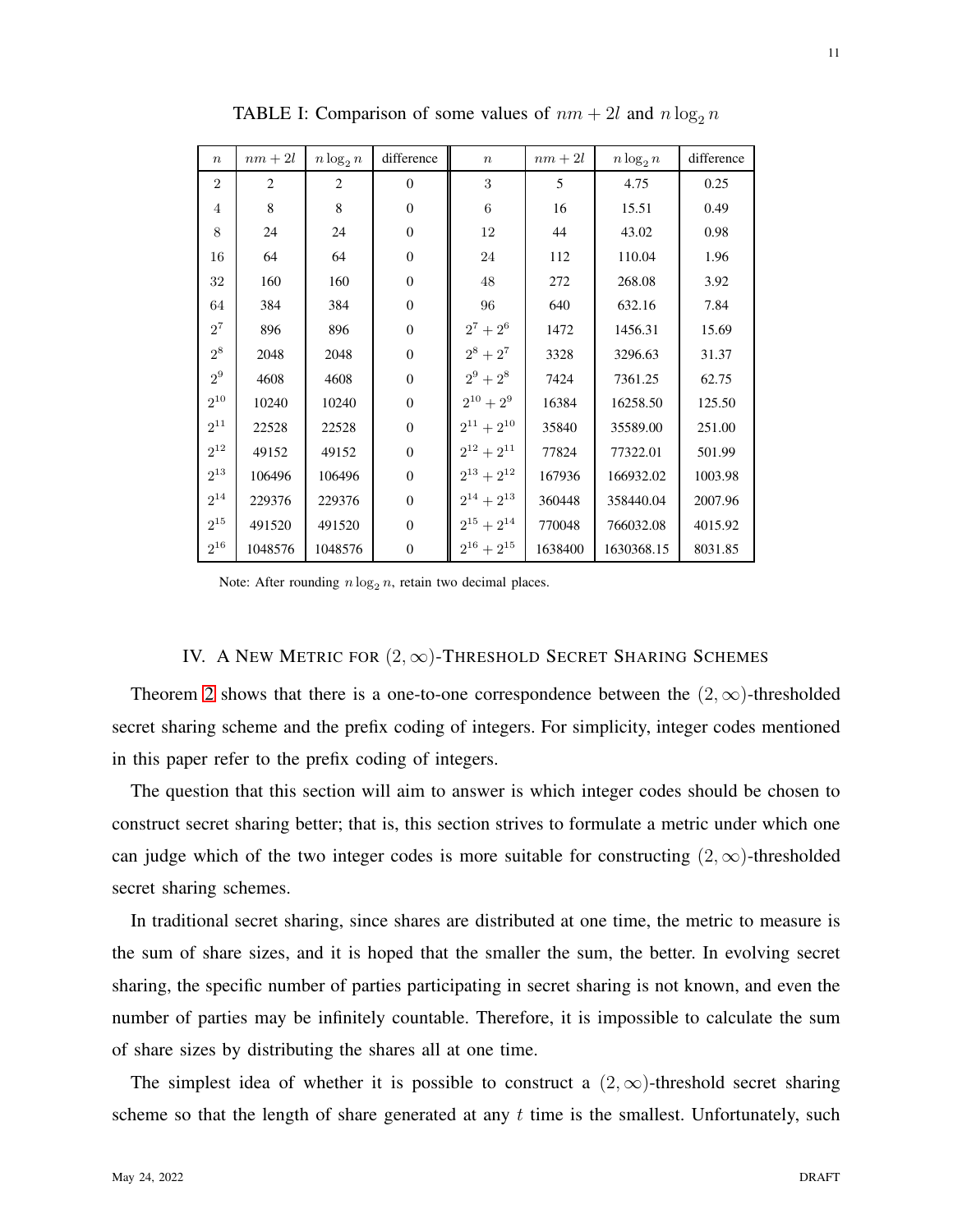a scheme does not exist. From Theorem [2,](#page-4-0) for any  $(2,\infty)$ -thresholded secret sharing scheme Σ, there exists an integer code  $\sigma$ , such that the t-th codeword length  $L_{\sigma}(t)$  is exactly the size of share distributed by the scheme  $\Sigma$  at the t-th moment. From the theory of prefix codes, it is impossible to have an integer code  $\sigma$ , such that for any integer code  $\psi$  and any positive integer t, there is  $L_{\sigma}(t) \leq L_{\psi}(t)$ . An integer code is called *complete* if the integer code makes Kraft's inequality [\[21\]](#page-21-6) equal. When two different complete integer codes  $\psi$  and  $\sigma$  compare the codeword lengths, if t is sufficiently large, both have  $L_{\sigma}(t) \leq L_{\psi}(t)$ , then there must be a smaller positive integer  $t_0$  such that  $L_{\sigma}(t_0) > L_{\psi}(t_0)$ ; in other words, the codeword length advantage of the  $\sigma$ at larger integers is at the expense of codeword length at smaller integers. So this simple idea does not work.

The second common idea only considers sufficiently large moments t, if there is a  $(2,\infty)$ threshold secret sharing scheme such that the share size  $L(t)$  generated at sufficiently large moments t are all the smallest, we think this scheme is the best. It is known that the codeword length advantage at larger integers is at the expense of codeword length at smaller integers. However, in evolving secret sharing, the share size  $L(t)$  of the larger moment t is obviously not as important as the share size of the smaller moment due to the unknown number of parties. Therefore, this idea is unreasonable, and we need to find more reasonable and feasible metrics.

In fact, evolving secret sharing has one thing in common with universal coding of integers: they both face unknowns. Evolving secret sharing has no prior knowledge of the number of parties, and universal coding of integers has no prior knowledge of probability distributions. Therefore, it is hoped to propose a metric similar to the metric minimum expansion factor  $K^*_{\sigma}$  to evaluate the overall effect of  $(2, \infty)$ -threshold secret sharing schemes. The new metric is defined as follows.

**Definition 8.** Let  $\Sigma$  be a  $(2,\infty)$ -threshold secret sharing scheme, which corresponds to the *integer code*  $\sigma$ *, and the size of the share distributed at t-th moment is*  $L_{\sigma}(t)$  *bits. The global metric*  $K_{\Sigma}$  *of the scheme*  $\Sigma$  *is defined as follows:* 

$$
K_{\Sigma} := \sup \left\{ \frac{\sum_{t=1}^{n} L_{\sigma}(t)}{\min[\text{sum}(2, n)]} \middle| \forall n \in \mathbb{N}^+, n \neq 1 \right\}
$$
  
= 
$$
\sup \left\{ \frac{\sum_{t=1}^{n} L_{\sigma}(t)}{nm + 2l} \middle| \forall n \in \mathbb{N}^+, n \neq 1 \right\},
$$
 (3)

*where*  $m := \lfloor \log_2 n \rfloor$  *and*  $l := n - 2^m$ *.*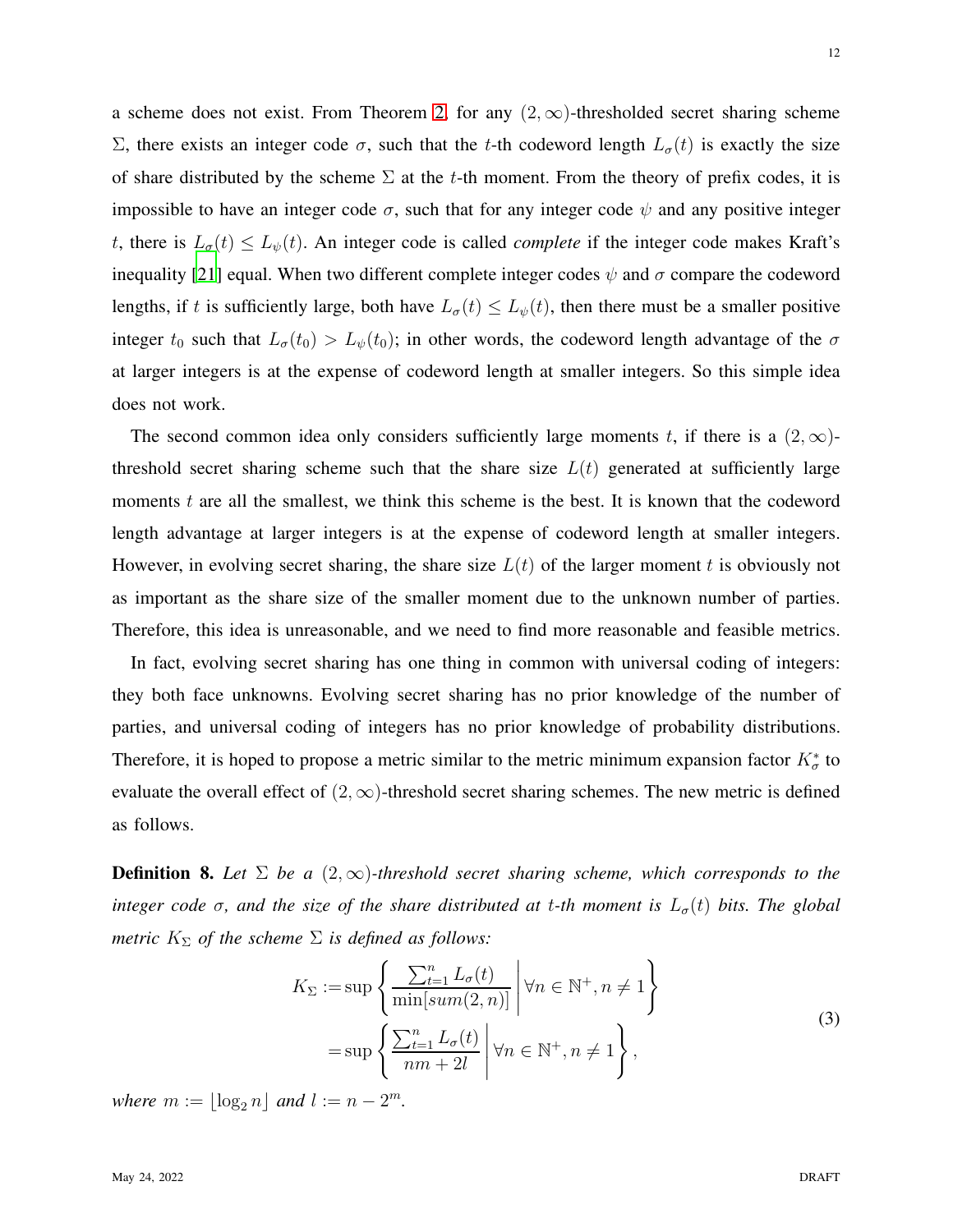The meaning of the global metric  $K_{\Sigma}$  is that no matter how many parties participate in secret sharing when any fixed number of parties is  $n_0$ , the sum of the share sizes for the  $(2,\infty)$ threshold secret sharing scheme  $\Sigma$  is less than or equal to  $K_{\Sigma}$  times of the sum of the share sizes for the optimal  $(2, n_0)$ -threshold secret sharing scheme.

Finally, the optimal  $(2, \infty)$ -threshold secret sharing scheme and the optimal integer code for  $(2, \infty)$ -threshold secret sharing schemes are defined below.

**Definition 9.** *The*  $(2, \infty)$ -threshold secret sharing scheme with the smallest global metric  $K_{\Sigma}$ *is called the optimal*  $(2, \infty)$ -threshold secret sharing scheme. The integer code corresponding *to the optimal*  $(2, \infty)$ -threshold secret sharing scheme is called the optimal integer code for  $(2, \infty)$ -threshold secret sharing schemes.

## <span id="page-12-0"></span>V. THE VALUE RANGE OF  $K_{\Sigma}$  for the Optimal  $(2, \infty)$ -Threshold Secret Sharing **SCHEME**

In this section, we study the value range of the global metric  $K_{\Sigma}$  for the optimal  $(2,\infty)$ threshold secret sharing scheme.

First, the lower bound of the global metric  $K_{\Sigma}$  is given. For simplicity, let

$$
\mathcal{L}(n,\sigma) := \frac{\sum_{t=1}^{n} L_{\sigma}(t)}{nm + 2l}.
$$

Consider the case where the number of parties  $n = 2$ . Due to  $L_{\sigma}(1) \ge 1$  and  $L_{\sigma}(2) \ge 2$  for any integer code  $\sigma$ , we obtain

$$
\mathcal{L}(2,\sigma) = \frac{\sum_{t=1}^{2} L_{\sigma}(t)}{2 \times 1 + 2 \times 0} \ge \frac{3}{2}.
$$

Therefore, the global metric  $K_{\Sigma}$  satisfies  $K_{\Sigma} \geq 1.5$ .

Next, we will construct schemes  $\Sigma$  in the following two subsections so that its the global metric  $K_{\Sigma}$  is close to the lower bound 1.5.

### *A. Panning Code*

In this subsection, we construct  $(2, \infty)$ -threshold secret sharing schemes with small  $K_{\Sigma}$  using known universal coding of integers.

The length of the second codeword of the currently constructed universal coding of integers  $\sigma$  is strictly greater than 2; that is,  $L_{\sigma}(2) \geq 3$ , then

$$
\mathcal{L}(2,\sigma) = \frac{\sum_{t=1}^{2} L_{\sigma}(t)}{2} \geq 2.
$$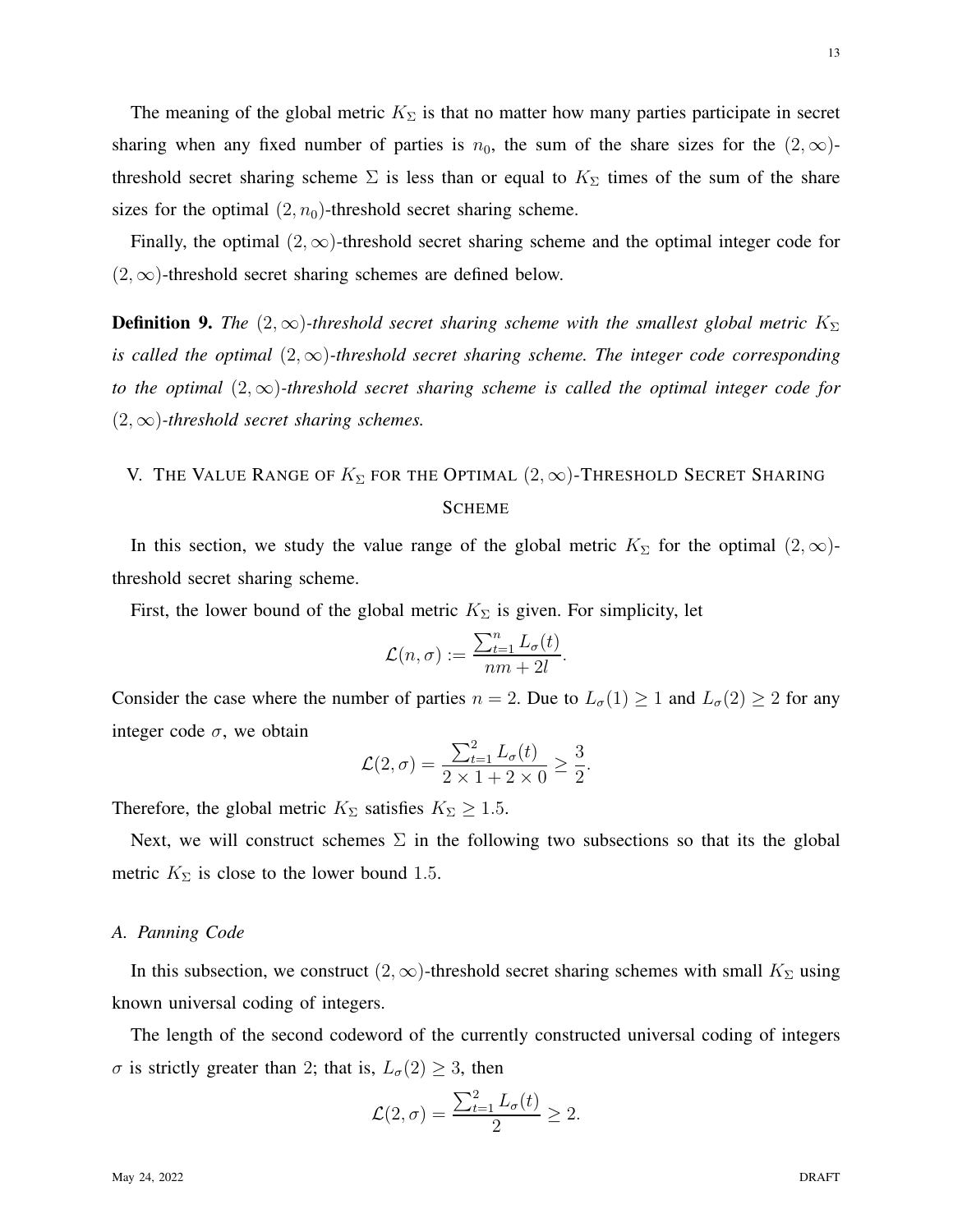At this time, the global metric  $K_{\Sigma}$  is far from the lower bound 1.5. Therefore, we consider a panning code  $\sigma$ + constructed from a known integer code  $\sigma$ . The panning code  $\sigma$ + :  $\mathbb{N}^+$   $\rightarrow \mathbb{B}^*$ is constructed as follows.

$$
\sigma + (m) := \begin{cases} 1, & \text{if } m = 1, \\ 0 \sigma(m-1), & \text{otherwise,} \end{cases}
$$

for all  $m \in \mathbb{N}$ . If the length of the first codeword of integer code  $\sigma$  is 1, then the length of the first codeword of  $\sigma$ + is 1 and the length of the second codeword of  $\sigma$ + is 2.

Before considering which integer code to use to construct the  $(2, \infty)$ -threshold secret sharing scheme, we first prove the following lemma.

<span id="page-13-2"></span>**Lemma 3.** Let the integer code  $\sigma$  satisfy  $L_{\sigma}(1) = 1$ ,  $L_{\sigma}(2) = 2$  and

<span id="page-13-0"></span>
$$
L_{\sigma}(t) \le a + b \lfloor \log_2(t - 1) \rfloor,
$$
\n<sup>(4)</sup>

*for all*  $3 \le t \in \mathbb{N}$ *, where a and b are positive constants. Then* 

<span id="page-13-1"></span>
$$
\lim_{n \to +\infty} \mathcal{L}(n, \sigma) \le b,\tag{5}
$$

*and when inequality* [\(4\)](#page-13-0) *takes the equal sign, inequality* [\(5\)](#page-13-1) *also takes the equal sign.*

*Proof.* Let 
$$
m = \lfloor \log_2 n \rfloor
$$
 and  $l = n - 2^m$ . When the integer  $n \ge 3$ , we have  
\n
$$
\sum_{t=1}^{n} L_{\sigma}(t) \le 3 + \sum_{t=3}^{n} \left( a + b \lfloor \log_2(t - 1) \rfloor \right)
$$
\n
$$
= 3 + a(n - 2) + b \sum_{t=2}^{n-1} \lfloor \log_2 t \rfloor
$$
\n
$$
= 3 + a(n - 2) + b \left( lm + \sum_{d=1}^{m-1} d \cdot 2^d \right)
$$
\n
$$
= 3 + a(n - 2) + b \left[ lm + (m - 2)2^m + 2 \right]
$$
\n
$$
= 3 + a(n - 2) + b(nm + 2l - 2n + 2).
$$
\n(6)

Then, we obtain

<span id="page-13-3"></span>
$$
\lim_{n \to +\infty} \mathcal{L}(n, \sigma) \le \lim_{n \to +\infty} \frac{3 + a(n-2) + b(nm + 2l - 2n + 2)}{nm + 2l}
$$

$$
= b + \lim_{n \to +\infty} \frac{3 + an - 2a + 2b - 2bn}{nm + 2l}
$$

$$
= b + \lim_{n \to +\infty} \frac{(a - 2b)n}{nm + 2l}
$$

$$
= b.
$$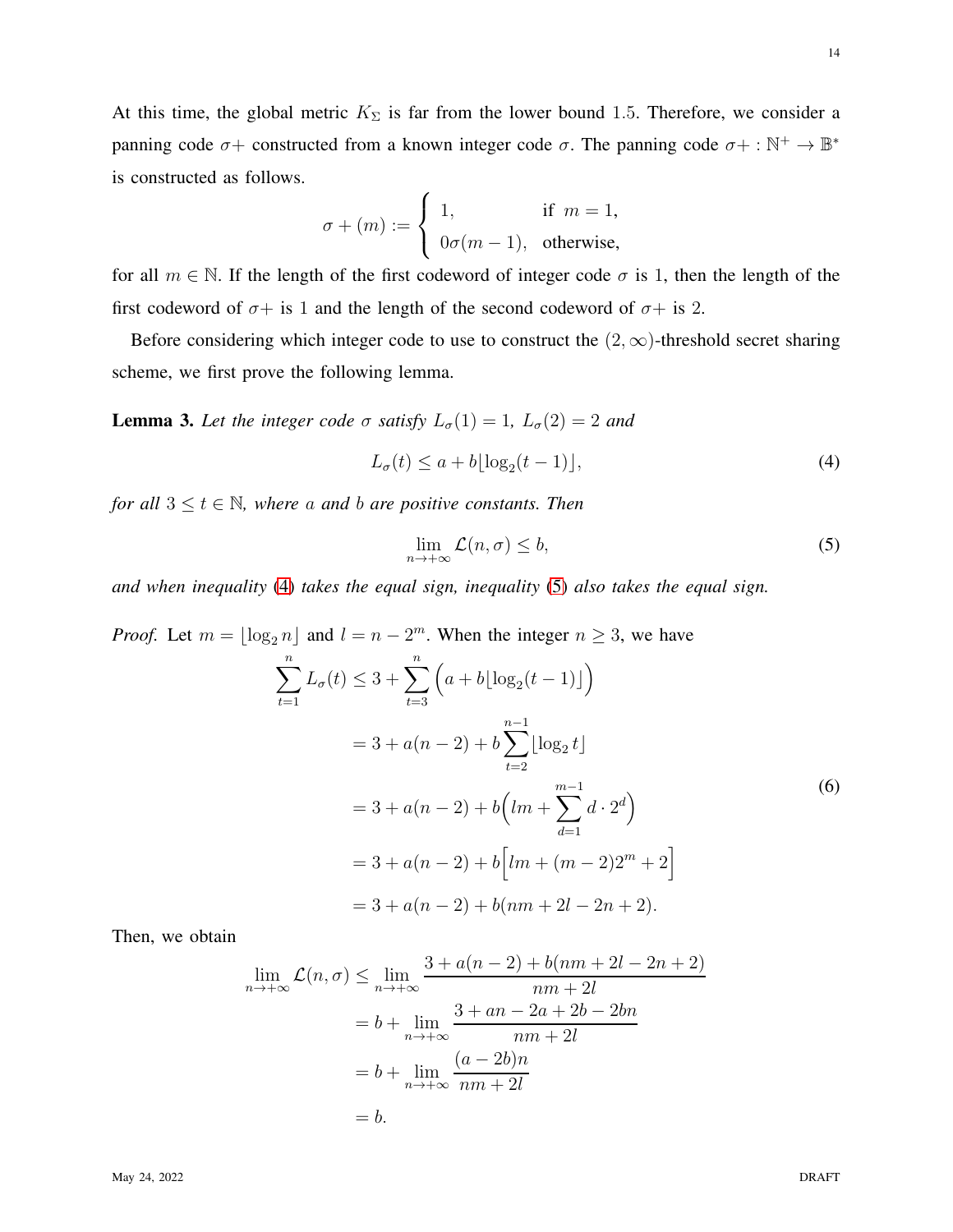From the above calculation process, it is easy to know that when inequality [\(4\)](#page-13-0) takes the equal sign, inequality [\(5\)](#page-13-1) also takes the equal sign.  $\Box$ 

Lemma [3](#page-13-2) shows that the integer code  $\sigma$  should be chosen so that the constant b for the panning code  $\sigma$ + in inequality [\(4\)](#page-13-0) is as small as possible. Because the global metric  $K_{\Sigma} \leq 1.5$ , it is hoped that the constant b in inequality [\(4\)](#page-13-0) takes 1.5. In this case, when  $n = 2$  and n tends to infinity,  $\mathcal{L}(n, \sigma+)$  is less than or equal to 1.5, and it is reasonable to guess that the global metric at this time is better.

Both  $\iota$  code and  $\eta$  code satisfy that the length of the first codeword is 1, and the constant b in inequality [\(4\)](#page-13-0) can be set to be 1.5. Therefore, at the end of this subsection, we analyze the global metrics for  $(2, \infty)$ -threshold secret sharing schemes corresponding to  $\iota$ + code and  $\eta$ + code respectively.

First, analyse the global metrics  $K_{I+}$  corresponding to  $\iota$  + code. The  $\iota$  + code satisfy  $L_{\iota+}(1)$  = 1,  $L_{\iota+}(2) = 2$  and

$$
L_{\iota+}(t) = L_{\iota}(t-1) + 1 \le \frac{7}{2} + \frac{3}{2} \lfloor \log_2(t-1) \rfloor.
$$

for all  $3 \le t \in \mathbb{N}$ . When  $n = 4$ , we obtain

$$
\mathcal{L}(4, t+) = \frac{\sum_{t=1}^{4} L_t + (t)}{4 \times 2 + 2 \times 0} = 1.625.
$$

When  $2 \le n < 15$ , we can directly verify that  $\mathcal{L}(n, \iota+) \le 1.625$ . When  $n \ge 16$  (i.e.  $m \ge 4$ ),  $a=\frac{7}{2}$  $\frac{7}{2}$  and  $b = \frac{3}{2}$  $\frac{3}{2}$  can be substituted into [\(6\)](#page-13-3) to get

$$
\sum_{t=1}^{n} L_{\sigma}(t) \le \frac{3}{2}(nm + 2l) + \frac{1}{2}n - 1.
$$

Thus, we have

$$
\mathcal{L}(n, t+) \le \frac{1.5(nm+2l) + 0.5n - 1}{nm + 2l} \n= 1.5 + \frac{0.5n - 1}{nm + 2l} \n< 1.5 + \frac{0.5n}{nm} \n= 1.5 + \frac{1}{2m} \n\le 1.625.
$$

Therefore, the global metric corresponding to the  $\iota$  + code is  $K_{I+} = 1.625$ .

15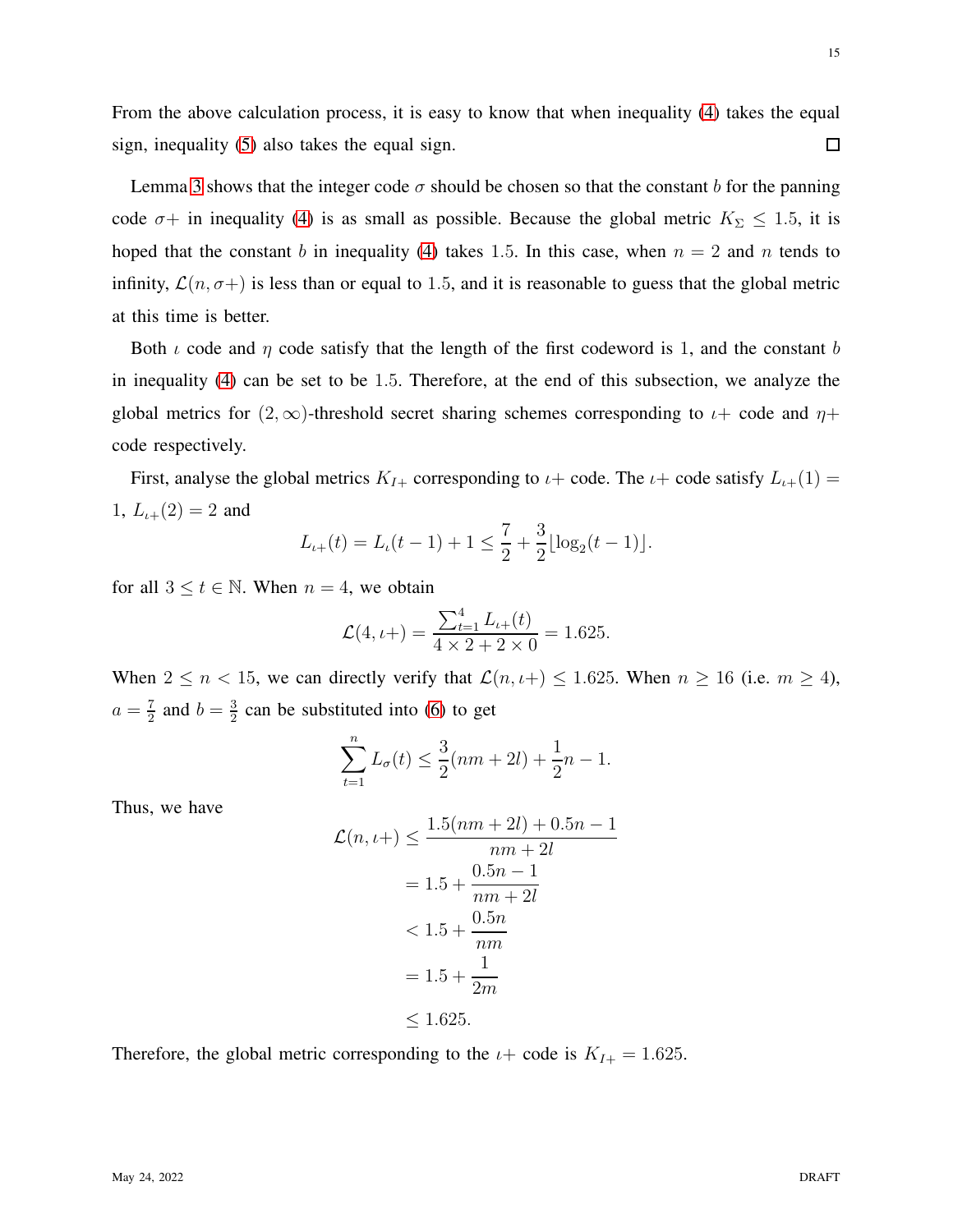Second, analyse the global metrics  $K_{H+}$  corresponding to  $\eta$ + code. The  $\eta$ + code satisfy  $L_{\eta+}(1) = 1, L_{\eta+}(2) = 2$  and

$$
L_{\eta+}(t) = L_{\eta}(t-1) + 1 \le 4 + \frac{3}{2} \lfloor \log_2(t-2) \rfloor.
$$

for all  $3 \le t \in \mathbb{N}$ . When  $n = 32$ , we obtain

$$
\mathcal{L}(32, \eta + ) = \frac{\sum_{t=1}^{32} L_{\eta+}(t)}{32 \times 5 + 2 \times 0} = 1.61875.
$$

When  $2 \le n < 512$ , we can directly verify that  $\mathcal{L}(n, \eta+) \le 1.61875$ . When  $n \ge 512$  (i.e.  $m \geq 9$ ), we consider the following two cases.

1)  $n$  is a power of 2:

In this case,  $n = 2^m$  and  $nm + 2l = nm$ . When  $m \ge 9$ , we obtain

$$
\sum_{t=1}^{n} L_{\eta+}(t) \leq 3 + \sum_{t=3}^{n} \left(4 + \frac{3}{2} \lfloor \log_2(t - 2) \rfloor\right)
$$
  
=  $4n - 5 + \frac{3}{2} \sum_{t=2}^{n-2} \lfloor \log_2 t \rfloor$   
=  $4n - 5 + \frac{3}{2} \left( \sum_{d=1}^{m-1} d \cdot 2^d - (m - 1) \right)$   
=  $4n - 5 + \frac{3}{2} \left[ (m - 2)2^m - m + 3 \right]$   
=  $\frac{3}{2}nm + n - \frac{3}{2}m - \frac{1}{2}.$ 

Thus, we have

$$
\mathcal{L}(n, \eta +) \le 1.5 + \frac{n - 1.5m - 0.5}{nm}
$$
  

$$
< 1.5 + \frac{n}{nm}
$$
  

$$
= 1.5 + \frac{1}{m}
$$
  

$$
< 1.61875.
$$

2)  $n$  is not a power of 2: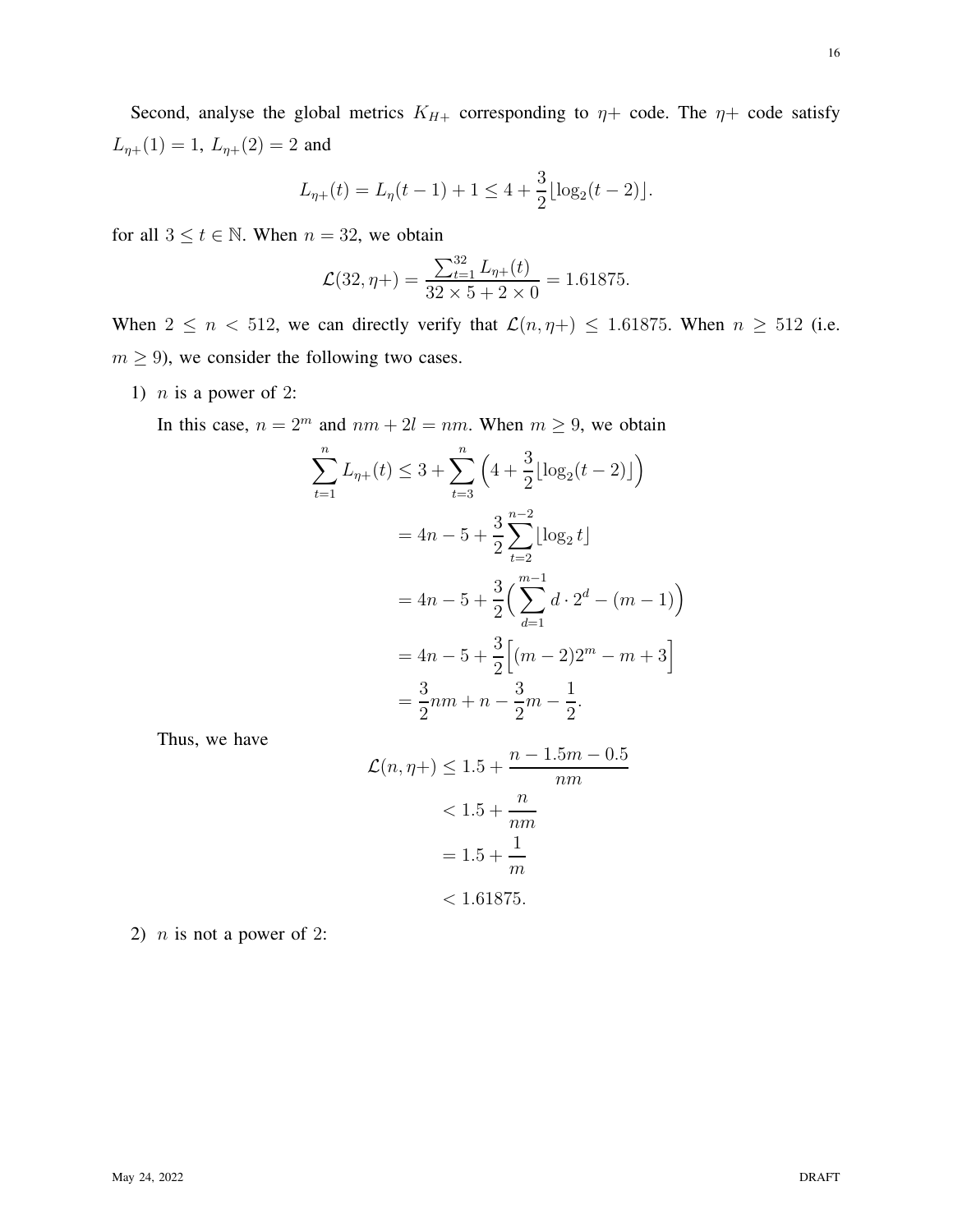In this case,  $n = 2^m + l$  and  $1 \le l \le 2^m - 1$ . When  $m \ge 9$ , we obtain

$$
\sum_{t=1}^{n} L_{\eta+}(t) \le 4n - 5 + \frac{3}{2} \sum_{t=2}^{n-2} \lfloor \log_2 t \rfloor
$$
  
=  $4n - 5 + \frac{3}{2} \left[ (l - 1)m + \sum_{d=1}^{m-1} d \cdot 2^d \right]$   
=  $4n - 5 + \frac{3}{2} \left[ lm - m + (m - 2)2^m + 2 \right]$   
=  $\frac{3}{2} \left( nm + 2l \right) + n - 1.5m - 2.$ 

Thus, we have

$$
\mathcal{L}(n, \eta +) \le 1.5 + \frac{n - 1.5m - 2}{nm + 2l} \n< 1.5 + \frac{n}{nm} \n= 1.5 + \frac{1}{m} \n< 1.61875.
$$

In summary, when  $m \geq 9$ , we obtain  $\mathcal{L}(n, \eta+) < 1.61875$ . Therefore, the global metric corresponding to the  $\eta$ + code is  $K_{H+}$  = 1.61875.

It can be seen from the calculation that the global metrics  $K_{I+} = 1.625$  and  $K_{H+} = 1.61875$ are close to the lower bound 1.5, so  $(2,\infty)$ -threshold secret sharing schemes  $I+$  and  $H+$ corresponding to  $\iota$  + code and  $\eta$  + code have good overall effects.

### *B.*  $\lambda$  *code achieves*  $K_{\Lambda} = 1.59375$

In this subsection, we construct a new integer code, termed  $\lambda$  code, to achieve the global metric  $K_A = 1.59375$ . In the previous subsection, the panning codes constructed using the existing integer codes achieve good global metrics. At present, the best effect is the global metric  $K_{H+} = 1.61875$ , which is achieved by  $\eta$ + code. The structure of  $\lambda$  code is related to  $\eta$ + code, and the specific structure is as follows.

Let  $a \in \mathbb{B}^m$  denote a codeword of length m, then  $a_0$  and  $a_1$  are two codewords of length  $m + 1$ . We call the process from a to a0 and a1 as *the splitting of* a. If a is a codeword of  $\sigma$ code, and a is replaced by two codewords after a split, then  $\sigma$  code is said to be split at a, and σ code after the split is noted as  $\sigma[\boldsymbol{a}]$ . Obviously, if σ code is a prefix code, then  $\sigma[\boldsymbol{a}]$  code is still a prefix code.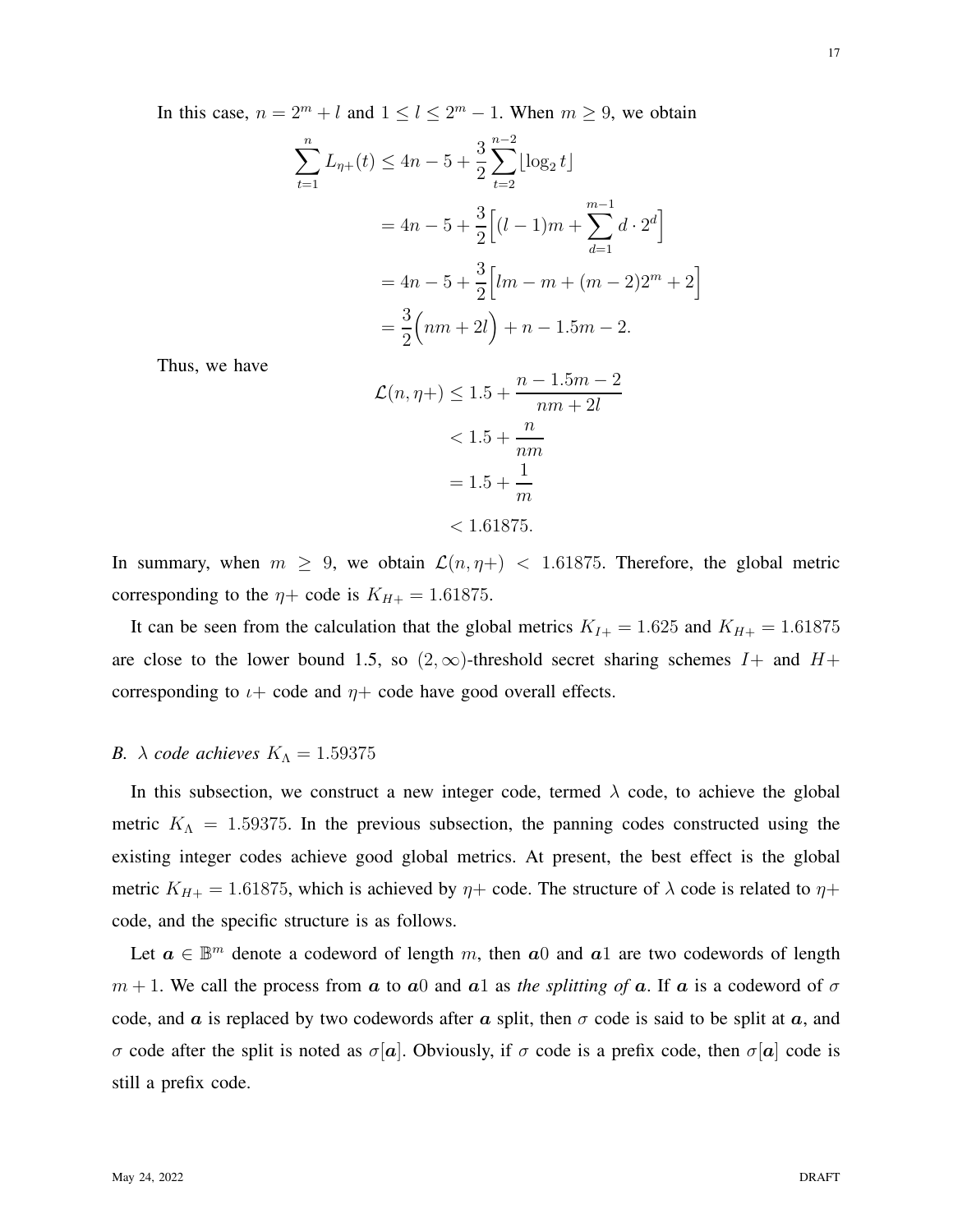| $\boldsymbol{n}$ | $\eta$ + code | $\lambda$ code |  |  |
|------------------|---------------|----------------|--|--|
| $\overline{1}$   | 1             | 1              |  |  |
| $\overline{2}$   | 01            | 01             |  |  |
| 3                | 0010          | 0010           |  |  |
| $\overline{4}$   | 00110         | 00110          |  |  |
| 5                | 00111         | <u>00111</u> 0 |  |  |
| 6                | 0001000       | 001111         |  |  |
| 7                | 0001001       | 0001000        |  |  |
| 8                | 0001010       | 0001001        |  |  |
| 9                | 0001011       | 00010100       |  |  |
| 10               | 00011000      | 00010101       |  |  |
| 11               | 00011001      | 00010110       |  |  |
| 12               | 00011010      | 00010111       |  |  |
| 13               | 00011011      | 00011000       |  |  |
| 14               | 00011100      | 00011001       |  |  |
| 15               | 00011101      | 00011010       |  |  |
| 16               | 00011110      | 00011011       |  |  |
| 17               | 00011111      | 000111000      |  |  |
| 18               | 000010000     | 000111001      |  |  |
| 19               | 000010001     | 000111010      |  |  |
| 20               | 000010010     | 000111011      |  |  |
| 21               | 000010011     | 000111100      |  |  |
| 22               | 000010100     | 000111101      |  |  |
| 23               | 000010101     | 000111110      |  |  |
| 24               | 000010110     | 000111111      |  |  |

<span id="page-17-0"></span>TABLE II: The first 24 codewords of  $\eta$ + code and  $\lambda$  code

 $\lambda$  code is essentially the code obtained after  $\eta$ + code is splits at  $\eta$  + (5),  $\eta$  + (8),  $\eta$  + (9),  $\eta + (14)$ ,  $\eta + (15)$ ,  $\eta + (16)$  and  $\eta + (17)$ ; that is,

$$
\lambda = \eta + [\eta + (5), \eta + (8), \eta + (9), \eta + (14), \eta + (15), \eta + (16), \eta + (17)].
$$

Table [II](#page-17-0) lists the first 24 codewords of  $\eta$ + code and  $\lambda$  code. The underlined part in Table II is related to the split codeword.  $\sum_{t=1}^{24} L_{\lambda}(t) = 174$  can be obtained by simple calculations. When  $n \ge 25$ ,  $\lambda(n) = \eta + (n - 7) = 0\eta(n - 8)$ . Therefore, we obtain

$$
L_{\lambda}(n) = L_{\eta}(n-8) + 1 \le 4 + \frac{3}{2} \lfloor \log_2(n-9) \rfloor,
$$

for all  $25 \le n \in \mathbb{N}$ .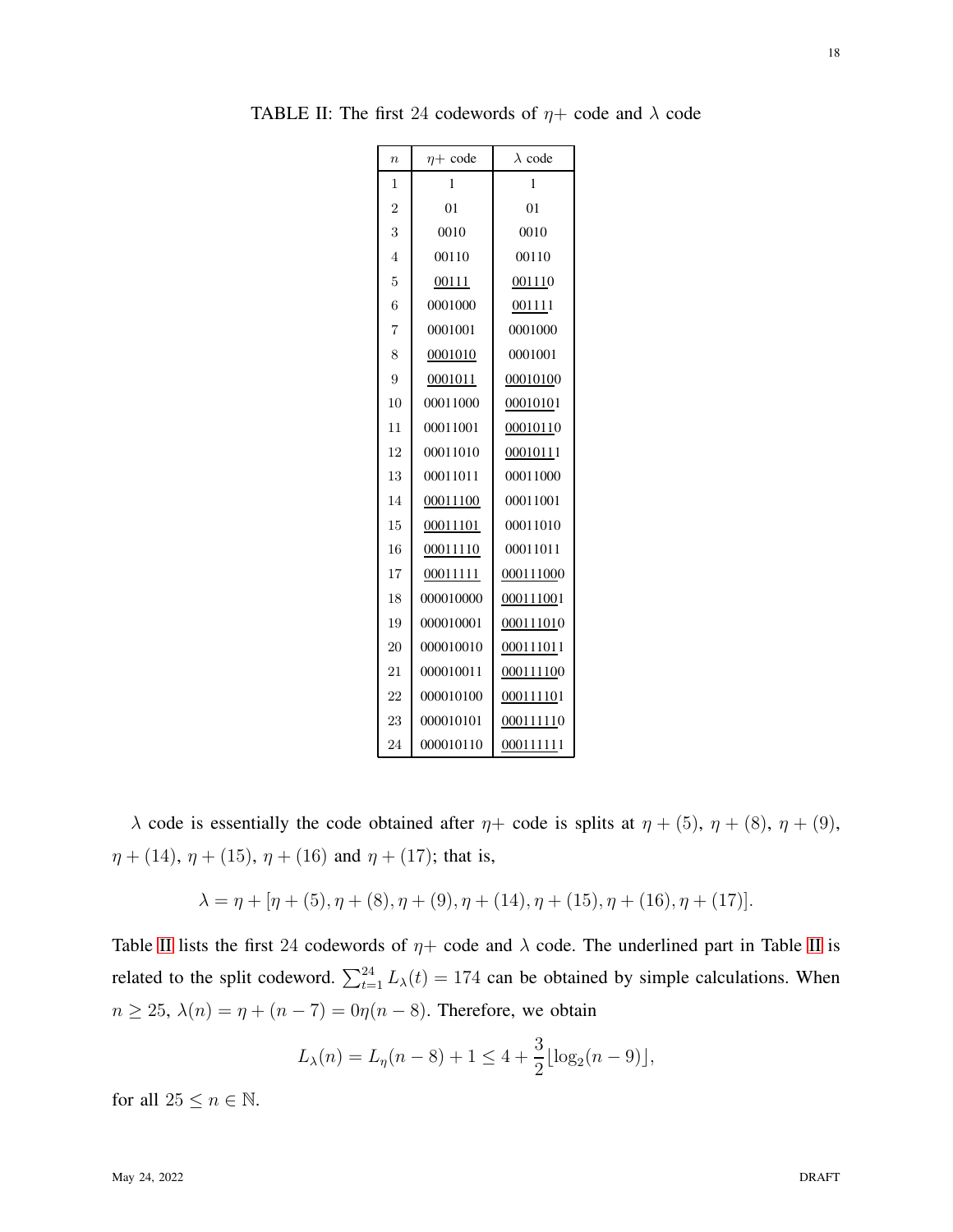Next, analyse the global metrics  $K_{\Lambda}$  corresponding to  $\lambda$  code. When  $n = 16$ , we obtain

$$
\mathcal{L}(16,\lambda) = \frac{\sum_{t=1}^{16} L_{\lambda}(t)}{16 \times 4 + 2 \times 0} = 1.59375.
$$

When  $2 \le n < 2048$ , we can directly verify that  $\mathcal{L}(n, \lambda) \le 1.59375$ . When  $n \ge 2048$  (i.e.  $m \geq 11$ ), we have

$$
\sum_{t=1}^{n} L_{\lambda}(t) \le 174 + \sum_{t=25}^{n} L_{\lambda}(t)
$$
  
\n
$$
\le 174 + 4(n - 24) + \frac{3}{2} \sum_{t=25}^{n} \lfloor \log_2(t - 9) \rfloor
$$
  
\n
$$
= 78 + 4n + \frac{3}{2} \sum_{t=16}^{n-9} \lfloor \log_2 t \rfloor.
$$

According to the value of  $l = n - 2^m$ , the following two cases are discussed.

1)  $l \geq 8$ :

When  $m \ge 11$ , we obtain

$$
\sum_{t=16}^{n-9} \lfloor \log_2 t \rfloor = \sum_{d=4}^{m-1} d \cdot 2^d + m(l-8)
$$

$$
= (m-2)2^m - 32 + ml - 8m.
$$

Thus, we have

$$
\mathcal{L}(n,\lambda) \le \frac{78 + 4n + 1.5[(m-2)2^m - 32 + ml - 8m]}{nm + 2l}
$$
  
= 1.5 +  $\frac{n - 12m + 30}{nm + 2l}$   
< 1.5 +  $\frac{n}{nm + 2l}$   
< 1.5 +  $\frac{1}{m}$   
< 1.59375.

2)  $1 \leq l < 8$ :

When  $m \ge 11$ , we obtain

$$
\sum_{t=16}^{n-9} \lfloor \log_2 t \rfloor = \sum_{d=4}^{m-1} d \cdot 2^d + (m-1)(l-8)
$$

$$
= (m-2)2^m - 24 + ml - 8m - l.
$$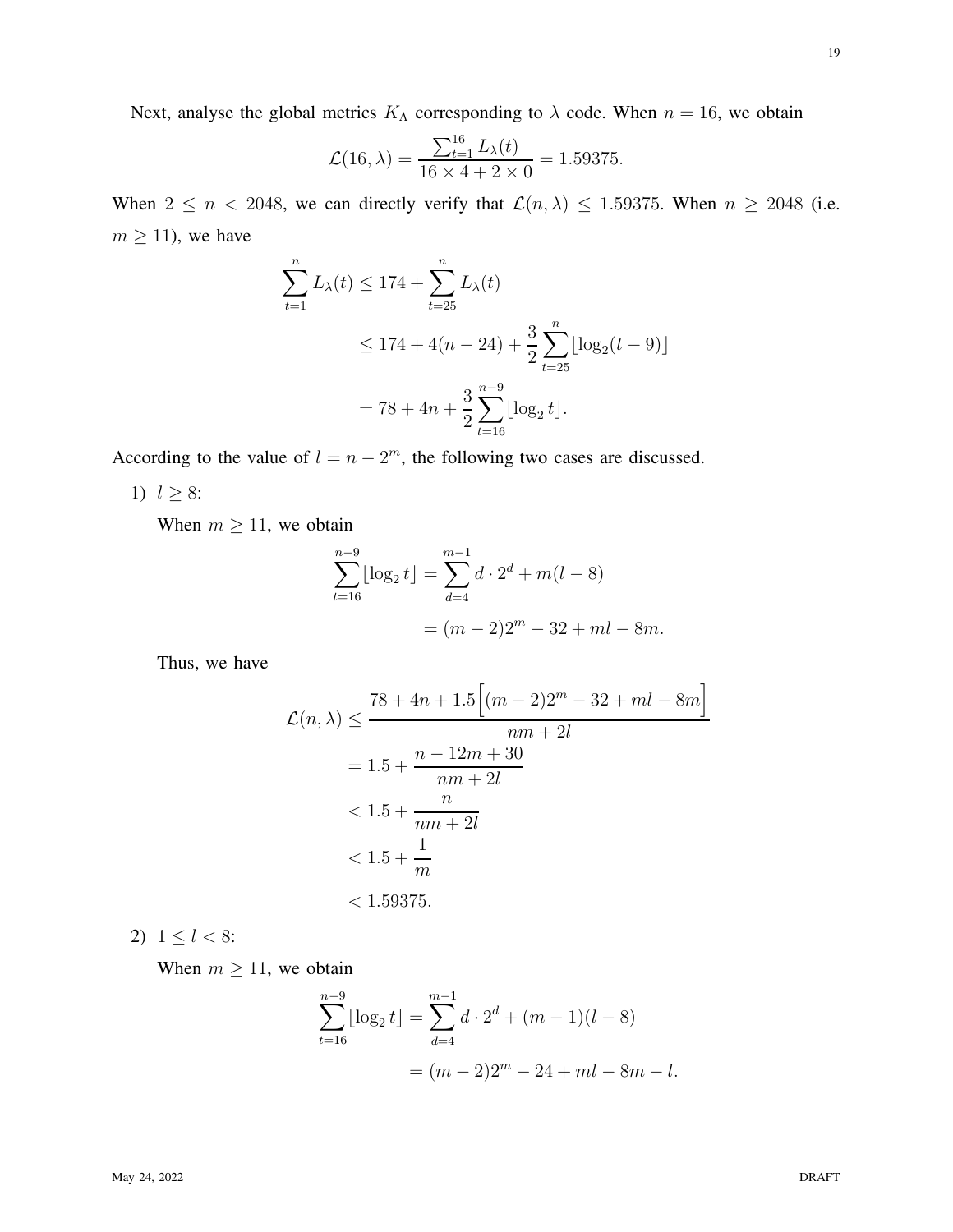Thus, we have

$$
\mathcal{L}(n,\lambda) \le \frac{78 + 4n + 1.5 \left[ (m-2)2^m - 24 + ml - 8m - l \right]}{nm + 2l}
$$
  
= 1.5 +  $\frac{n - 12m - 1.5l + 42}{nm + 2l}$   
< 1.5 +  $\frac{n}{nm + 2l}$   
< 1.59375.

<span id="page-19-3"></span>In summary, when  $m \ge 11$ , we obtain  $\mathcal{L}(n, \lambda) < 1.59375$ . Therefore, the global metric corresponding to the  $\lambda$  code is  $K_A = 1.59375$ . Further, we prove that the range of the global metric  $K_{\Sigma}$  for the optimal  $(2, \infty)$ -threshold secret sharing scheme is  $1.5 \le K_{\Sigma} \le 1.59375$ .

### VI. CONCLUSIONS

In this paper, we propose a new metric  $K_{\Sigma}$  for evolving 2-threshold secret sharing schemes Σ and study the range of the global metric  $K_{\Sigma}$  for the optimal  $(2, \infty)$ -threshold secret sharing scheme. First, we show that the global metric  $K_{\Sigma} \geq 1.5$  and use the known universal coding of integers to construct schemes with good global metrics. Second, we construct a new integer code, termed  $\lambda$  code, to achieve the global metric  $K_{\Lambda} = 1.59375$ . This work shows that the range of the global metric  $K_{\Sigma}$  for the optimal  $(2, \infty)$ -threshold secret sharing scheme is  $1.5 \le K_{\Sigma} \le 1.59375$ . Furthermore, the reachable lower bound of the sum of share sizes for  $(2, n)$ -threshold secret sharing schemes is proved. Several issues remain as follows.

- 1) Is it possible to construct an integer code whose global metric is strictly less than 1.59375?
- 2) The explicit value of  $K_{\Sigma}$  of the optimal  $(2,\infty)$ -threshold secret sharing scheme is still unknown.

#### **REFERENCES**

- <span id="page-19-0"></span>[1] A. Shamir, "How to share a secret," *Communications of the ACM*, vol. 22, no. 11, pp. 612–613, Nov. 1979.
- <span id="page-19-1"></span>[2] G. R. Blakley, "Safeguarding cryptographic keys," in *1979 International Workshop on Managing Requirements Knowledge (MARK)*, 1979, pp. 313–318.
- <span id="page-19-2"></span>[3] M. K. Franklin and M. K. Reiter, "Verifiable signature sharing," in *Advances in Cryptology — EUROCRYPT '95*. Berlin, Heidelberg: Springer Berlin Heidelberg, 1995, pp. 50–63.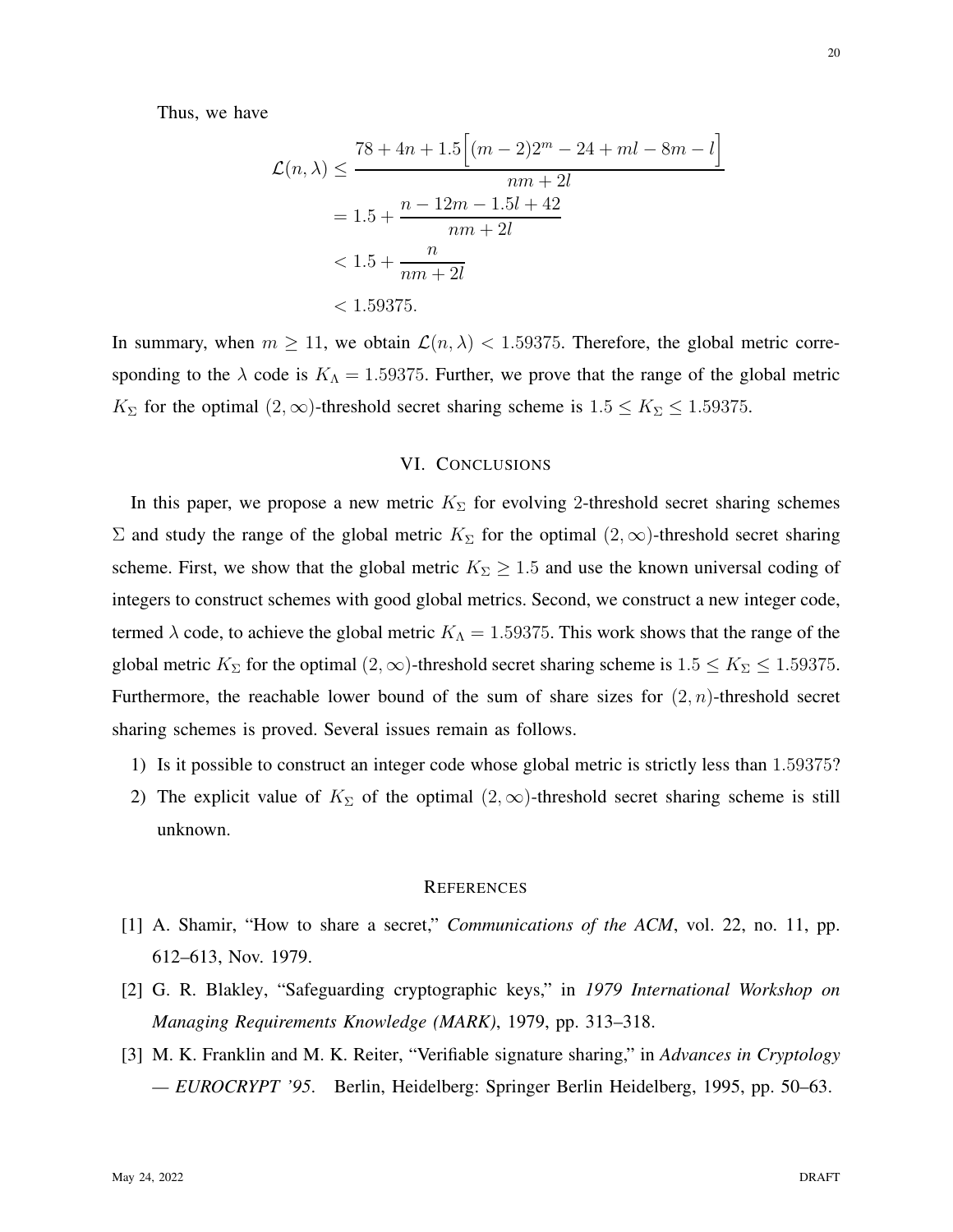- <span id="page-20-0"></span>[4] Y. Desmedt and Y. Frankel, "Threshold cryptosystems," in *Advances in Cryptology — CRYPTO' 89 Proceedings*. New York, NY: Springer New York, 1990, pp. 307–315.
- <span id="page-20-1"></span>[5] Y. Desmedt and Y. Frankel, "Shared generation of authenticators and signatures," in *Advances in Cryptology — CRYPTO '91*. Berlin, Heidelberg: Springer Berlin Heidelberg, 1992, pp. 457–469.
- <span id="page-20-2"></span>[6] B. Schoenmakers, "A simple publicly verifiable secret sharing scheme and its application to electronic voting," in *Advances in Cryptology — CRYPTO' 99*. Berlin, Heidelbergz: Springer Berlin Heidelberg, 1999, pp. 148–164.
- <span id="page-20-3"></span>[7] M. Ito, A. Saito, and T. Nishizeki, "Secret sharing scheme realizing general access structure," *Electronics and Communications in Japan (Part III: Fundamental Electronic Science)*, vol. 72, no. 9, pp. 56–64, Sept. 1989.
- <span id="page-20-4"></span>[8] I. Komargodski, M. Naor, and E. Yogev, "How to share a secret, infinitely," in *Theory of Cryptography*. Berlin, Heidelberg: Springer Berlin Heidelberg, 2016, pp. 485–514.
- <span id="page-20-5"></span>[9] I. Komargodski, M. Naor, and E. Yogev, "How to share a secret, infinitely," *IEEE Transactions on Information Theory*, vol. 64, no. 6, pp. 4179–4190, Jun. 2018.
- <span id="page-20-6"></span>[10] P. D'Arco, R. De Prisco, and A. De Santis, "On the equivalence of 2-threshold secret sharing schemes and prefix codes," in *10th International Symposium, CSS 2018*, 2018, pp. 157–167.
- <span id="page-20-7"></span>[11] R. Okamura and H. Koga, "New constructions of an evolving 2-threshold scheme based on binary or d-ary prefix codes," in *2020 International Symposium on Information Theory and Its Applications (ISITA)*, 2020, pp. 432–436.
- <span id="page-20-8"></span>[12] I. Komargodski and A. Paskin-Cherniavsky, "Evolving secret sharing: Dynamic thresholds and robustness," in *Theory of Cryptography*. Cham: Springer International Publishing, 2017, pp. 379–393.
- <span id="page-20-9"></span>[13] P. D'Arco, R. D. Prisco, A. D. Santis, A. P. del Pozo, and U. Vaccaro, "Probabilistic secret sharing," in *43rd International Symposium on Mathematical Foundations of Computer Science (MFCS 2018)*, ser. Leibniz International Proceedings in Informatics (LIPIcs), vol. 117. Dagstuhl, Germany: Schloss Dagstuhl–Leibniz-Zentrum fuer Informatik, 2018, pp. 64:1–64:16.
- <span id="page-20-10"></span>[14] A. Beimel and H. Othman, "Evolving ramp secret-sharing schemes," in *Security and Cryptography for Networks*. Cham: Springer International Publishing, 2018, pp. 313– 332.